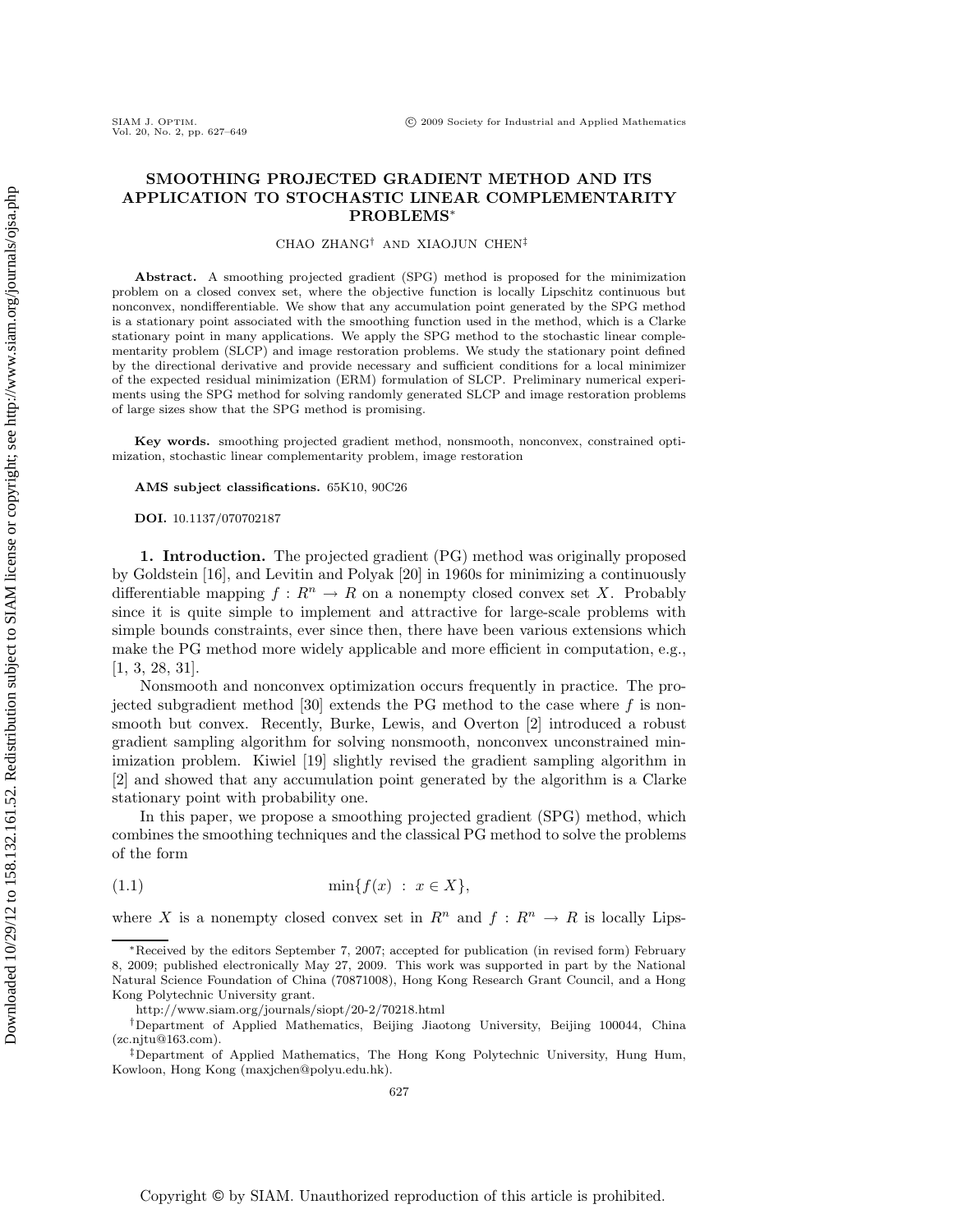chitzian but not necessarily differentiable and convex. Many nonsmooth optimization problems are of this type; for instance, the expected residual minimization (ERM) formulation for the stochastic linear complementarity problem (SLCP) discussed in [6, 9, 14] and the image restoration problems studied in [15, 23]. However, it is hard to find an efficient numerical method to solve  $(1.1)$  when n is large. The SPG method is easy to implement. At each iteration, we approximate the objective function by a smooth function with a fixed smoothing parameter and employ the classical PG method to obtain a new point. If a certain criteria is satisfied, then we update the smoothing parameter using the new point for the next iteration. In comparison with the gradient sampling algorithm [19], we show that any accumulation point generated by the SPG method globally converges to a stationary point associated with the smoothing function used in the method, which is a Clarke stationary point in many applications.

We apply the SPG method to the SLCP and image restoration problems.

Let  $(\Omega, \mathcal{F}, \mathcal{P})$  be a probability space, where  $\Omega$  is the set of random vector  $\omega$ ,  $\mathcal{F}$ is the set of events, and P is the probability distribution satisfying  $\mathcal{P}{\Omega} = 1$ . The stochastic complementarity problem  $SLCP(M(\omega), q(\omega))$  is defined as

$$
(1.2) \t x \ge 0, M(\omega)x + q(\omega) \ge 0, x^T(M(\omega)x + q(\omega)) = 0, \quad \omega \in \Omega.
$$

Here  $M(\omega) \in R^{n \times n}$  and  $q(\omega) \in R^n$  are random matrix and random vector for  $\omega \in$ Ω, respectively. Througout the paper, we assume  $M(\omega)$  and  $q(\omega)$  are measurable functions of  $\omega$  and satisfy

(1.3) 
$$
E\left[\|M(\omega)\|^2 + \|q(\omega)\|^2\right] < \infty,
$$

where E stands for the expectation.

When  $\Omega$  is a singleton,  $SLCP(M(\omega), q(\omega))$  reduces to the well-known linear complementarity problem LCP(M, q), with  $M(\omega) \equiv M$  and  $q(\omega) \equiv q$ . In general, a deterministic formulation for the SLCP provides optimal solutions for the SLCP in some sense. The ERM formulation proposed in [6] is a deterministic formulation for the SLCP, which is defined as

(1.4) 
$$
\min_{x \in R_+^n} f(x) := E \left[ \| \Phi(x, \omega) \|^2 \right],
$$

where

$$
\Phi(x,\omega)=(\phi((M(\omega)x+q(\omega))_1,x_1),\ldots,\phi((M(\omega)x+q(\omega))_n,x_n))
$$

and  $\phi: R^2 \to R$  is an NCP function. Recall that  $\phi$  is called an NCP function if

$$
\phi(a,b) = 0 \Leftrightarrow a \ge 0, b \ge 0, ab = 0.
$$

The objective function in the ERM formulation (1.4) is neither convex nor smooth. Theoretical analysis including the solvability and the robustness for the ERM formulation has been studied, and preliminary numerical results have been given to show the desirable properties for the solution of the ERM formulation in [6, 9, 14]. Among various NCP functions, the "min" function

(1.5) 
$$
\phi(a, b) := \min(a, b) \quad \text{for any } (a, b) \in R^2
$$

has various nice properties for  $(1.4)$ . It is shown in Lemma 2.2 [9] that the ERM formulation defined by the "min" function always has a solution if  $\Omega = {\omega^1, \omega^2, \dots, \omega^N}$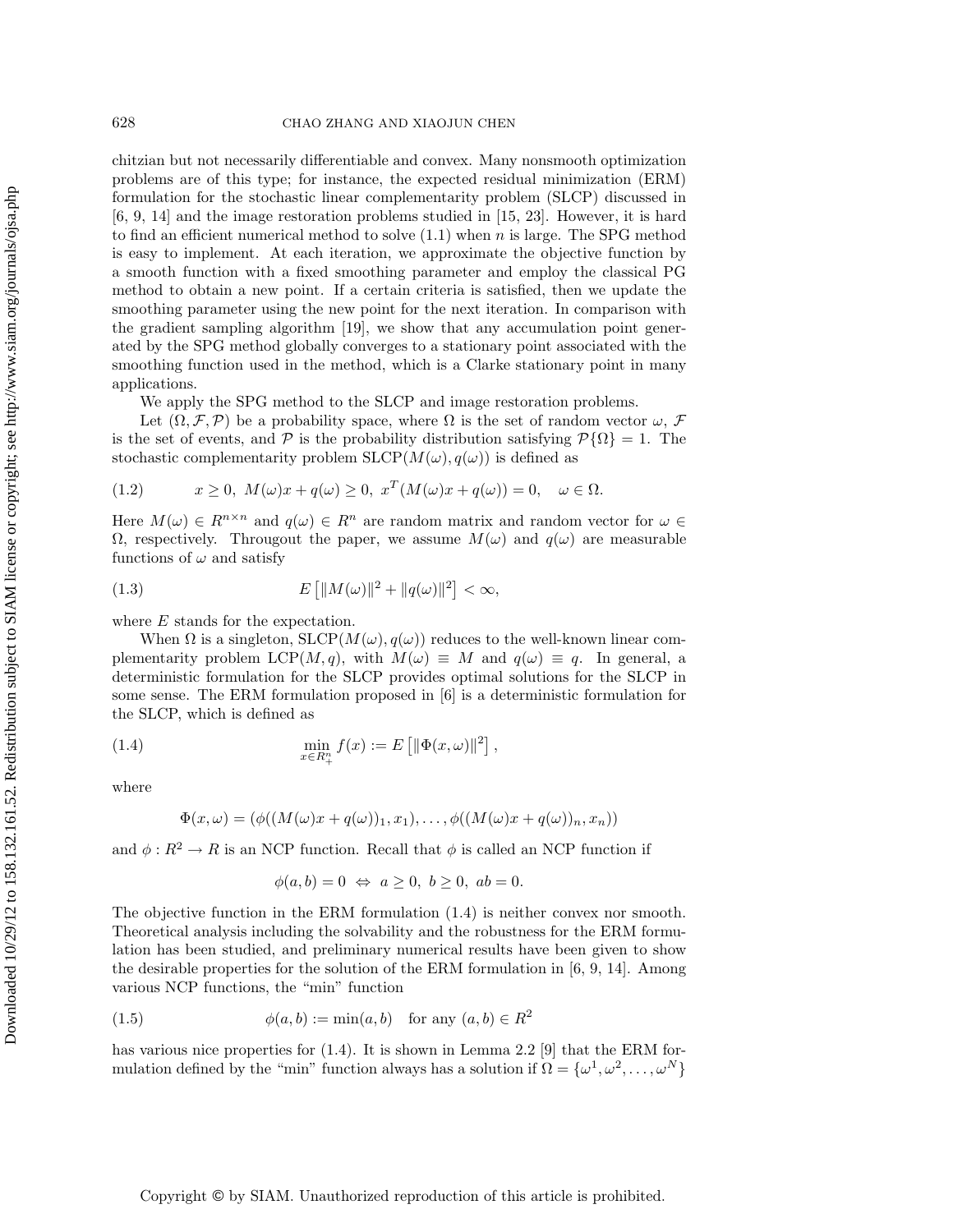is a finite set. However, the ERM formulation defined by the Fischer–Burmeister NCP function is not always solvable. In this paper, we concentrate on the ERM formulation defined by the "min" function, which can be expressed as

(1.6) 
$$
\min_{x \in R_+^n} f(x) := E \left[ \| \min(x, M(\omega)x + q(\omega)) \|^2 \right].
$$

This is a nonsmooth, nonconvex constrained minimization problem.

This paper is organized as follows. In section 2, we give definition of smoothing functions and present the SPG method for solving nonsmooth, nonconvex minimization problem on a closed convex feasible set. We show that any accumulation point generated by the SPG method is a stationary point of problem (1.1) associated with the smoothing function used in the method, which is a Clarke stationary point in many applications.

In section 3, we consider the application of the SPG method to the problem  $(1.6)$ . We establish a necessary and sufficient condition for f to be differentiable at a given point  $x \in R_+^n$ . We show convergence of the SPG method using the class of the Chen–Mangasarian smoothing function. Moreover, we study standard stationary point defined by the directional derivative of  $f$ . In section 4, we illustrate the SPG method by numerical examples of the ERM formulation (1.6) and the image restoration problems. Numerical results demonstrate that the SPG method is promising.

Throughout the paper,  $\|\cdot\|$  represents the Euclidean norm, and  $R_{++}^n = \{x \in \mathbb{R}^n :$  $x > 0$ . Let N be the set of all natural numbers  $\nu$  and  $\mathcal{N}_{\infty}^{\sharp}$  be the infinite subsets of N. We use the notation  $\rightarrow$  to denote the convergence indexed by  $N \in \mathcal{N}_{\infty}^{\sharp}$ . I denotes the identity matrix. For a given matrix  $A = [a_{ij}] \in R^{n \times n}$ , let  $A_i$  be the *i*th row of A. For a given subset  $\hat{\Omega}$  of  $\Omega$  and a function  $s : \Omega \to R$ , we use  $E_{\hat{\Omega}}[s(\omega)]$  to represent  $E[s(\omega)1_{\{\omega \in \hat{\Omega}\}}]$ , where  $1_{\{\omega \in \hat{\Omega}\}}$  is the indicator function of the set  $\hat{\Omega}$ , which is equal to 1 if  $\omega \in \hat{\Omega}$  and 0 if  $\omega \in \Omega \setminus \hat{\Omega}$ .

**2. SPG method.** In this section, we present a SPG method for solving the minimization problem  $(1.1)$ , where the objective function f is a general locally Lipschitz continuous function.

Let  $P[\cdot]$  denote the orthogonal projection from  $R^n$  into X,

$$
P[x] = \operatorname{argmin}\{\|z - x\| \ : \ z \in X\}.
$$

DEFINITION 2.1. Let  $f: \mathbb{R}^n \to \mathbb{R}$  be a locally Lipschitz continuous function. We *call*  $\tilde{f}: R^n \times R_+ \to R$  *a smoothing function of* f, if  $\tilde{f}(\cdot, \mu)$  *is continuously differentiable in*  $R^n$  *for any*  $\mu \in R_{++}$ *, and for any*  $x \in R^n$ *,* 

(2.1) 
$$
\lim_{z \to x, \ \mu \downarrow 0} \tilde{f}(z, \mu) = f(x)
$$

and  $\{\lim_{z\to x, \mu\downarrow 0} \nabla_x \tilde{f}(z,\mu)\}\$ is nonempty and bounded.

The SPG method is defined as follows.

ALGORITHM 2.1 (SPG algorithm). Let  $\hat{\gamma}$ ,  $\gamma_1$ , and  $\gamma_3$  be positive constants, where  $\gamma_1 << \gamma_3$ *. Let*  $\gamma_2$ *,*  $\sigma$ *,*  $\sigma_1$ *, and*  $\sigma_2$  *be constants in*  $(0,1)$ *, where*  $\sigma_1 \leq \sigma_2$ *. Choose*  $x^0 \in X$ *and*  $\mu_0 \in R_{++}$ *. For*  $k \geq 0$ *:* 

1. If  $||P[x^k - \nabla_x \tilde{f}(x^k, \mu_k)] - x^k|| = 0$ , let  $x^{k+1} = x^k$  and go to step 3. Otherwise, *go to step* 2*.*

2. *(PG method.)*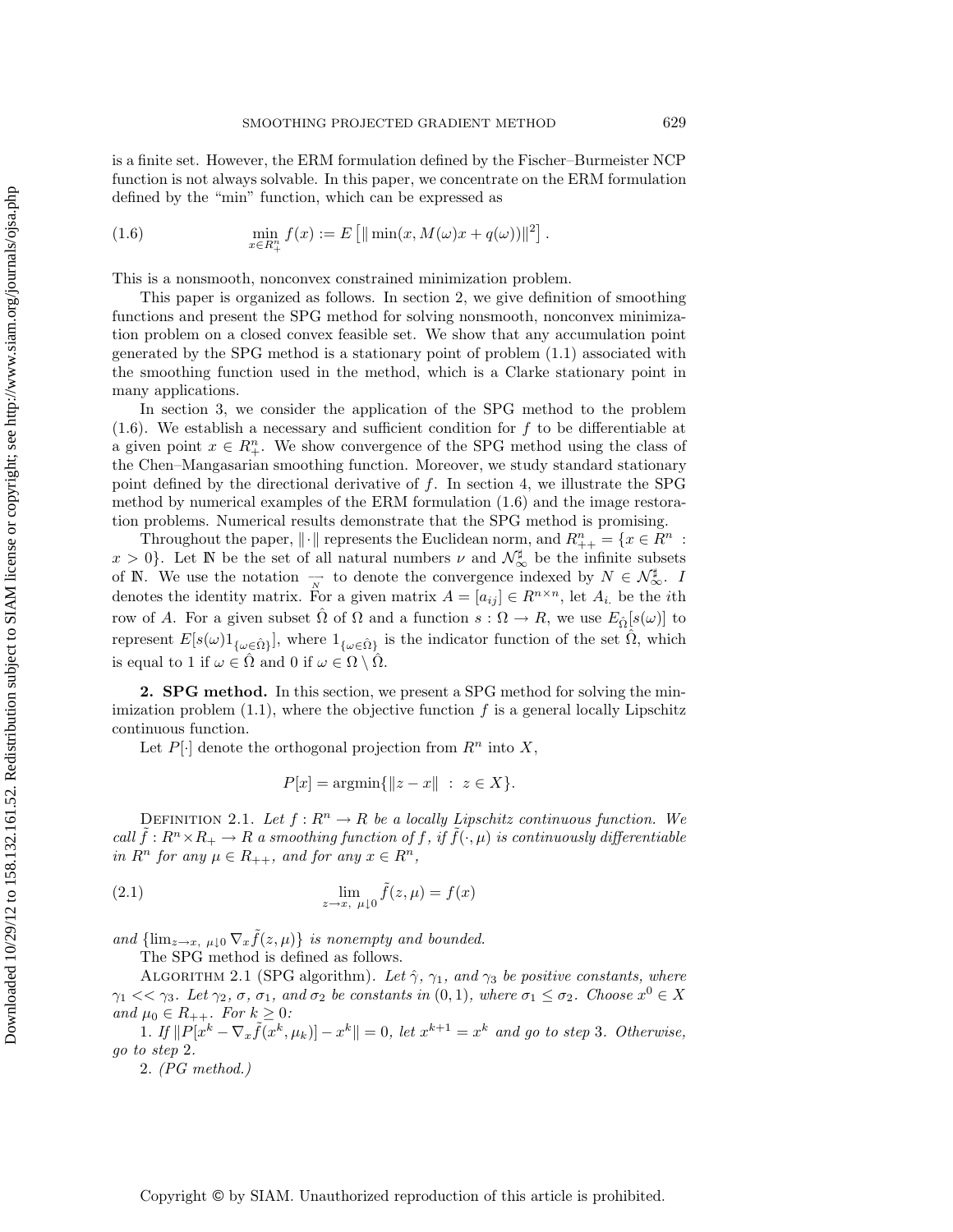*Let*  $y^{0,k} = x^k$ *. For*  $j \ge 0$ *,* 

$$
y^{j,k}(\alpha) = P\left[y^{j,k} - \alpha \nabla_x \tilde{f}\left(y^{j,k}, \mu_k\right)\right]
$$

and  $y^{j+1,k} = y^{j,k}(\alpha_{j,k})$ *, where*  $\alpha_{j,k}$  *is chosen so that* 

(2.2) 
$$
\tilde{f}(y^{j+1,k}, \mu_k) \leq \tilde{f}(y^{j,k}, \mu_k) + \sigma_1 \left( \nabla_x \tilde{f}(y^{j,k}, \mu_k), y^{j+1,k} - y^{j,k} \right)
$$

*and*

(2.3) 
$$
\gamma_3 \ge \alpha_{j,k} \ge \gamma_1 \quad or \quad \alpha_{j,k} \ge \gamma_2 \bar{\alpha}_{j,k} > 0,
$$

*such that*  $\bar{y}^{j+1,k} = y^{j,k}(\bar{\alpha}_{j,k})$  *satisfies* 

(2.4) 
$$
\tilde{f}(\bar{y}^{j+1,k},\mu_k) > \tilde{f}(y^{j,k},\mu_k) + \sigma_2\left(\nabla_x \tilde{f}(y^{j,k},\mu_k), \bar{y}^{j+1,k} - y^{j,k}\right).
$$

 $If \frac{\|y^{j+1,k}-y^{j,k}\|}{\alpha_{j,k}} < \hat{\gamma}\mu_k$ , set  $x^{k+1} = y^{j+1,k}$  and go to step 3. 3. *Choose*  $\mu_{k+1} \leq \sigma \mu_k$ .

The SPG algorithm is well defined. Note that

$$
\|P\left[x^k - \nabla_x \tilde{f}\left(x^k, \mu_k\right)\right] - x^k\| = 0
$$

if and only if  $x^k$  is a stationary point of

(2.5) 
$$
\min\left\{\tilde{f}(x,\mu_k)\;:\;x\in X\right\},\
$$

that is,  $x^k$  satisfies

$$
\left(\nabla_x \tilde{f}\left(x^k, \mu_k\right), x^k - z\right) \le 0 \quad \text{for any} \quad z \in X.
$$

If  $x^k$  is not a stationary point of (2.5), then from the continuous differentiability of  $\tilde{f}(\cdot,\mu_k)$  and analysis in [12], the function  $g: R_{++} \to R$  defined by

$$
g(\alpha) := \frac{\tilde{f}\left(x^k, \mu_k\right) - \tilde{f}\left(x^k(\alpha), \mu_k\right)}{\left(\nabla_x \tilde{f}(x^k, \mu_k), x^k - x^k(\alpha)\right)}
$$

is continuous and satisfies

$$
\lim_{\alpha \to 0+} g(\alpha) = 1,
$$

which implies that (2.2) holds for all  $\alpha_{j,k}$  sufficiently small. If there is no  $\alpha_{j,k} \in [\gamma_1, \gamma_3]$ such that (2.2) holds, then there exist constants  $\hat{\alpha}, \tilde{\alpha} \in (0, \gamma_1), \hat{\alpha} < \tilde{\alpha}$  such that

$$
g(\alpha) \ge \sigma_2
$$
 for any  $\alpha \in (0, \hat{\alpha})$  and  $g(\alpha) < \sigma_2$  for any  $\alpha \in (\hat{\alpha}, \tilde{\alpha})$ .

Thus it is easy to check that  $\alpha_{j,k} = \gamma_2 \bar{\alpha}_{j,k}$  satisfies  $(2.2)$ – $(2.4)$  for any

$$
\bar{\alpha}_{j,k}\in \left(\hat{\alpha},\hat{\alpha}+\min\left(\frac{1-\gamma_2}{2\gamma_2}\hat{\alpha},\tilde{\alpha}-\hat{\alpha}\right)\right).
$$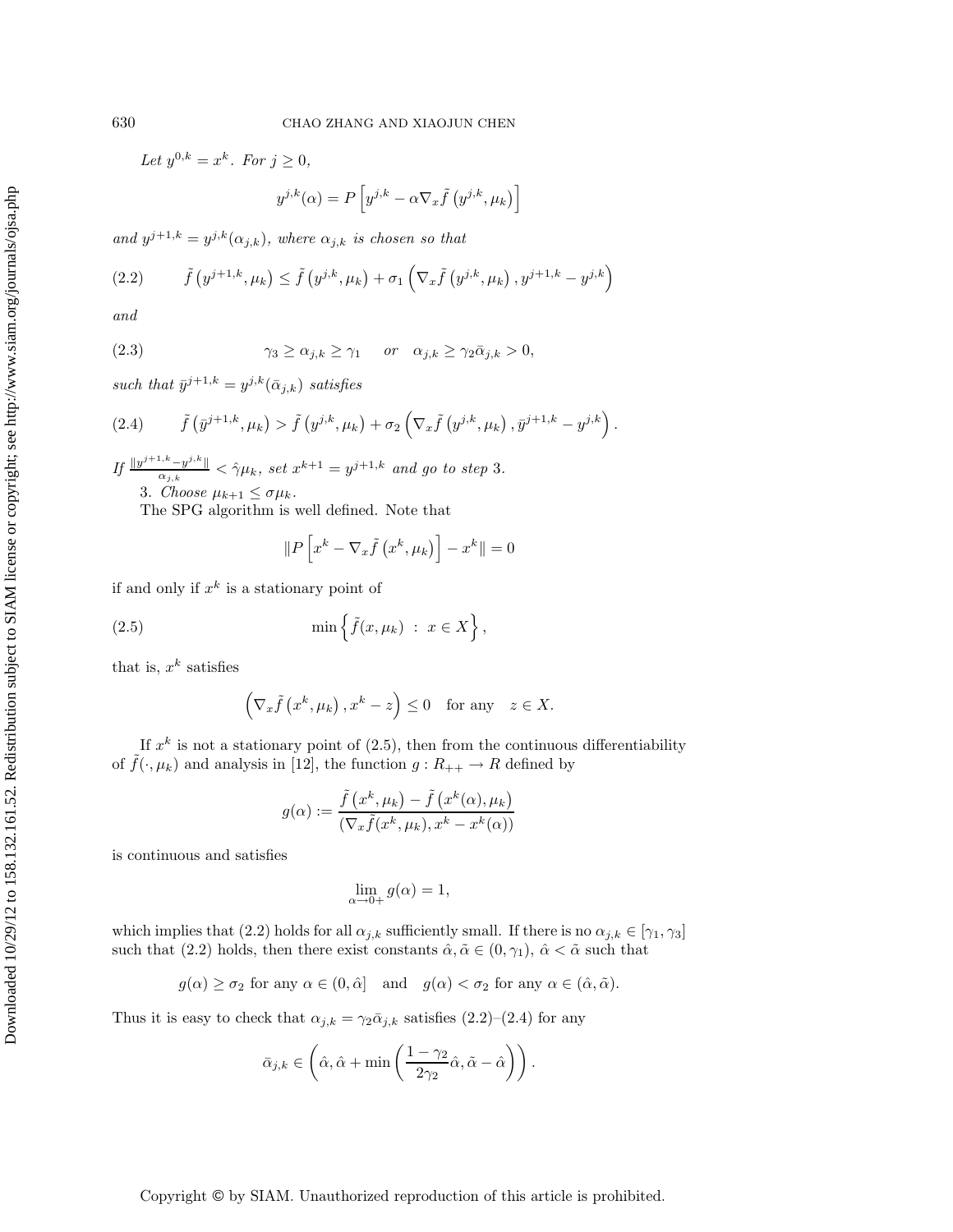Let us state some basic properties about Algorithm 2.1.

LEMMA 2.1 (see [3]). Let  $P[\cdot]$  be the projection from  $R^n$  into X. If  $z \in X$ , then

$$
(P[x] - x, z - P[x]) \ge 0 \quad for all \quad x \in R^n.
$$

Set  $x = y^{j,k} - \alpha \nabla_x \tilde{f}(y^{j,k}, \mu_k)$  and  $z = y^{j,k}$  in Lemma 2.1. We obtain

(2.6) 
$$
\left(\nabla_x \tilde{f}\left(y^{j,k}, \mu_k\right), y^{j,k}(\alpha) - y^{j,k}\right) \leq -\frac{\left\|y^{j,k}(\alpha) - y^{j,k}\right\|^2}{\alpha} \quad \text{for} \quad \alpha > 0.
$$

Given constants  $\mu > 0$  and  $\Gamma > 0$ , let us denote the level set

$$
L_{\mu,\Gamma} = \left\{ x \mid \tilde{f}(x,\mu) \leq \Gamma \right\}.
$$

*Assumption* 2.1.  $\tilde{f}(\cdot,\mu)$  is bounded below on X, and  $\nabla_x \tilde{f}(\cdot,\mu)$  is uniformly continuous on  $L_{\mu,\Gamma}$  for any  $\mu > 0$  and  $\Gamma > 0$ .

Lemma 2.2. *Under Assumption* 2.1, *we have*

$$
\lim_{k \to \infty} \mu_k = 0.
$$

*Proof.* For any fixed  $\mu > 0$ ,  $\tilde{f}(\cdot, \mu)$  is continuously differentiable, and  $(2.2)$ – $(2.4)$ coincide with the classical PG method.

From the continuous differentiability of  $\tilde{f}(\cdot, \mu_k)$ , we have for each fixed k,

$$
\left| \tilde{f} \left( \bar{y}^{j+1,k}, \mu_k \right) - \tilde{f} \left( y^{j,k}, \mu_k \right) - \left( \nabla_x \tilde{f} \left( y^{j,k}, \mu_k \right), \bar{y}^{j+1,k} - y^{j,k} \right) \right|
$$
  
= 
$$
\left| \left( \nabla_x \tilde{f} \left( \theta \bar{y}^{j+1,k} + (1-\theta) y^{j,k}, \mu_k \right) - \nabla_x \tilde{f} \left( y^{j,k}, \mu_k \right), \bar{y}^{j+1,k} - y^{j,k} \right) \right|
$$

for some  $\theta \in [0,1]$ . Since  $\{\tilde{f}(y^{j,k}, \mu_k)\}\$ is a nonincreasing sequence, there must exist a constant  $\Gamma > 0$  such that

$$
\tilde{f}(\theta \bar{y}^{j+1,k} + (1 - \theta)y^{j,k}, \mu_k) \le \Gamma,
$$

provided that  $\|\bar{y}^{j+1,k} - y^{j,k}\| \to 0$ . Thus the uniform continuity of  $\nabla_x \tilde{f}(\cdot, \mu_k)$  on  $L_{\mu_k, \Gamma}$ guaranteed by Assumption 2.1 implies that

$$
\left|\tilde{f}\left(\bar{y}^{j+1,k},\mu_k\right)-\tilde{f}\left(y^{j,k},\mu_k\right)-\left(\nabla_x\tilde{f}\left(y^{j,k},\mu_k\right),\bar{y}^{j+1,k}-y^{j,k}\right)\right|=o\left(\left\|\bar{y}^{j+1,k}-y^{j,k}\right\|\right).
$$

Following the proof of Theorem 2.3 of [3], we obtain

$$
\lim_{j \to \infty} \frac{\left\|y^{j+1,k} - y^{j,k}\right\|}{\alpha_{j,k}} = 0,
$$

and hence  $\lim_{k\to\infty} \mu_k = 0$ . 口

Let  $D_f$  be the subset of  $R^n$ , where f is differentiable. According to Theorem 2.5.1 of [10], the Clarke generalized gradient is defined by

(2.7) 
$$
\partial f(x) = \cos \left\{ \lim \nabla f\left(x^i\right) : x^i \to x, x^i \in D_f \right\},\,
$$

where "co" represents the convex hull.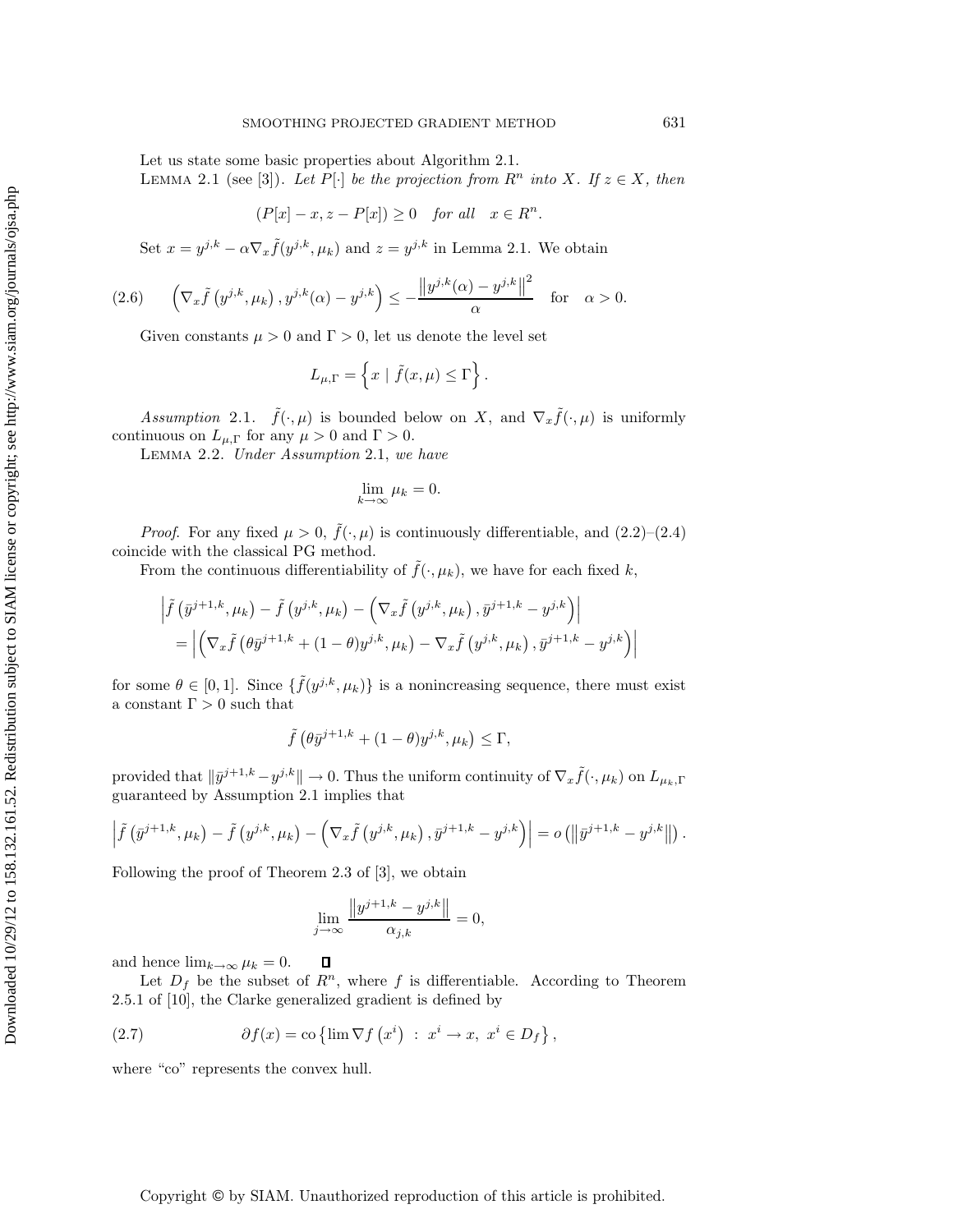Definition 2.2. *We say that* x<sup>∗</sup> *is a Clarke stationary point of* (1.1) *if there is*  $V \in \partial f(x^*)$  *such that* 

(V,x<sup>∗</sup> (2.8) − z) ≤ 0 *for all* z ∈ X.

If  $f$  is continuously differentiable, the Clarke stationary point reduces to the stationary point for smooth optimization on a convex set. Moreover, if f is a convex function, then  $x^*$  is a Clarke stationary point if and only if  $x^*$  is a global optimal solution of problem (1.1).

For any fixed  $\bar{x} \in X$ , denote

$$
(2.9) \quad G_{\tilde{f}}(\bar{x}) := \left\{ V \ : \ \exists N \in \mathcal{N}_{\infty}^{\sharp}, \ x^{\nu} \to \bar{x}, \ \mu_{\nu} \downarrow 0, \quad \text{with} \quad \nabla_x \tilde{f}(x^{\nu}, \mu_{\nu}) \to V \right\}.
$$

From Definition 2.1, it is clear that  $G_{\tilde{f}}(\bar{x})$  is a nonempty and bounded set. By Theorem 9.61 and (b) of Corollary 8.47 in [26], we have

$$
\partial f(\bar{x}) \subseteq \mathrm{co}G_{\tilde{f}}(\bar{x}).
$$

In many cases the Clarke generalized gradient coincides with  $\text{co}G_{\tilde{f}}(\bar{x})$ . For instance, we consider the smoothing function  $f$  constructed by the convolution in [26].

Let  $\psi^{\mu}: R^n \to R_+$  satisfy  $\int_{R^n} \psi^{\mu}(z) dz = 1$  and  $B^{\mu} = \{z : \psi^{\mu}(z) > 0\}$  converging to  $\{0\}$  as  $\mu \downarrow 0$ . In some place,  $\psi^{\mu}$  is called a mollifier. Define the smoothing function  $\tilde{f}: R^n \times R_{++} \to R$  by

$$
\tilde{f}(x,\mu) := \int_{R^n} f(x-z)\psi^{\mu}(z)dz.
$$

Thus by employing Theorem 9.67 of [26], we know that

$$
\operatorname{co} G_{\tilde{f}}(x) = \partial f(x) \quad \text{for any } x \in R^n.
$$

In this case,

$$
G_{\tilde{f}}(x) \subseteq \partial f(x) \quad \text{for any } x \in R^n.
$$

Definition 2.3. *We say that* x<sup>∗</sup> *is a stationary point of* (1.1) *associated with a smoothing function*  $\tilde{f}$ *, if there exists*  $V \in G_{\tilde{f}}(x^*)$  *such that* 

(V,x<sup>∗</sup> (2.10) − z) ≤ 0 *for all* z ∈ X.

THEOREM 2.1. *Any accumulation point*  $x^*$  *of*  $\{x^k\}$  *generated by Algorithm* 2.1 *with a smoothing function*  $f$  *is a stationary point of*  $(1.1)$  *associated with*  $f$ *.* 

*Proof.* If there exists  $K \in \mathcal{N}_{\infty}^{\sharp}$  such that for each  $k \in K$ ,  $||P[x^{k} - \nabla_{x} \tilde{f}(x^{k}, \mu_{k})]$  –  $x^k \equiv 0$ , that is,  $x^k$  is a stationary point of (2.5) and  $\lim_{k\to\infty, k\in K} x^k = x^*$ , then we have for any  $k \in K$ ,

(2.11) 
$$
\left(\nabla_x \tilde{f}\left(x^k, \mu_k\right), x^k - z\right) \leq 0 \quad \text{for any } z \in X.
$$

By Definition 2.1, there exists an infinite subsequence  $K_1 \subseteq K$  such that

$$
\lim_{k \to \infty, k \in K_1} \nabla_x \tilde{f}(x^k, \mu_k) = V \in G_{\tilde{f}}(x^*),
$$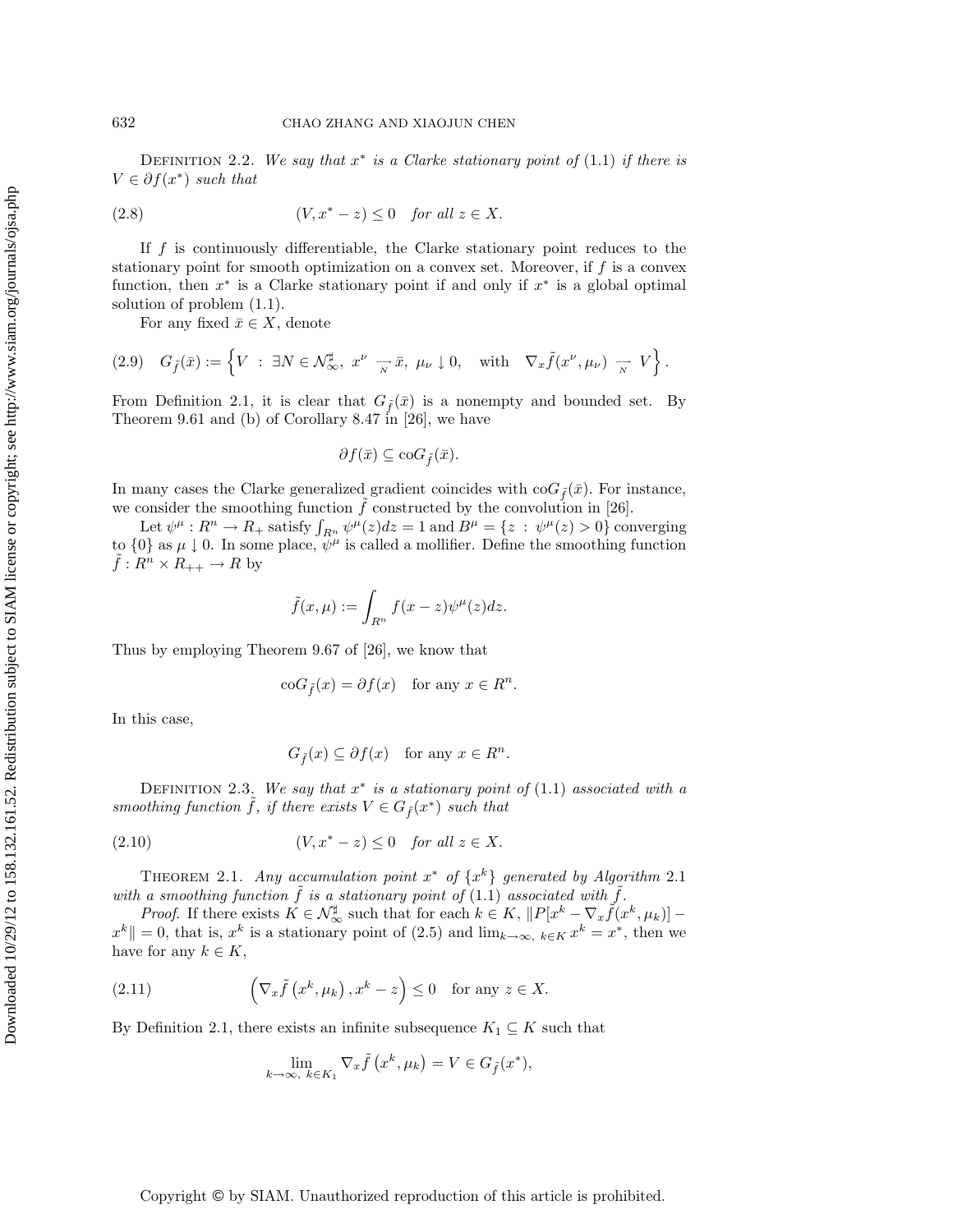which, combined with (2.11), yields that

$$
(V, x^* - z) \le 0 \quad \text{for any} \quad z \in X.
$$

Otherwise, there exists  $\hat{K} \in \mathcal{N}_{\infty}^{\sharp}$  such that for each  $k \in \hat{K}$ ,  $||P[x^{k}-\nabla_{x}\tilde{f}(x^{k}, \mu_{k})]$  $x^k \mid x \neq 0$ , and  $\lim_{k \to \infty, k \in \hat{K}} x^k = x^*$ . Let us denote  $K = \{k-1 \mid k \in \hat{K}\}\$  and thus

$$
\lim_{k \to \infty, k \in K} x^{k+1} = x^* \text{ and } \{x^{k+1}\}_{k \in K} = \{y^{j+1,k}\}_{k \in K}.
$$

By step 2 of Algorithm 2.1 and Lemma 2.2, we have

(2.12) 
$$
\lim_{k \to \infty, k \in K} \frac{\|y^{j+1,k} - y^{j,k}\|}{\alpha_{j,k}} \leq \lim_{k \to \infty, k \in K} \hat{\gamma} \mu_k = 0,
$$

which, together with  $\alpha_{j,k} \leq \gamma_3$ , implies

(2.13) 
$$
\lim_{k \to \infty, k \in K} \|y^{j+1,k} - y^{j,k}\| = 0.
$$

From  $(2.6)$ , we have

$$
\left(\nabla_x \tilde{f}\left(y^{j,k}, \mu_k\right), y^{j+1,k} - y^{j,k}\right) \le -\frac{\left\|y^{j+1,k} - y^{j,k}\right\|^2}{\alpha_{j,k}}, \quad k \in K.
$$

This, together with  $(2.2)$ , implies that for  $k \in K$ ,

$$
\tilde{f}(y^{j+1,k}, \mu_k) - \tilde{f}(y^{j,k}, \mu_k) \le \sigma_1 \left( \nabla_x \tilde{f}(y^{j,k}, \mu_k), y^{j+1,k} - y^{j,k} \right) \\
\le -\sigma_1 \frac{\|y^{j+1,k} - y^{j,k}\|^2}{\alpha_{j,k}}.
$$
\n(2.14)

From  $\lim_{k\to\infty, k\in K} y^{j+1,k} = x^*$  and (2.13), we have  $\lim_{k\to\infty, k\in K} y^{j,k} = x^*$ . By Definition 2.1, we know that

$$
\left| \tilde{f}(y^{j+1,k}, \mu_k) - \tilde{f}(y^{j,k}, \mu_k) \right| \to 0 \text{ as } k \to \infty, k \in K.
$$

This, together with (2.14), yields

(2.15) 
$$
\lim_{k \to \infty, k \in K} \left( \nabla_x \tilde{f} \left( y^{j,k}, \mu_k \right), y^{j+1,k} - y^{j,k} \right) = 0.
$$

For any  $z \in X$ , by using Lemma 2.1, we have for  $k \in K$ ,

$$
\alpha_{j,k} \left( \nabla_x \tilde{f} \left( y^{j,k}, \mu_k \right), y^{j+1,k} - z \right) \le (y^{j+1,k} - y^{j,k}, z - y^{j+1,k})
$$
  

$$
\le (y^{j+1,k} - y^{j,k}, z - y^{j,k})
$$
  

$$
\le ||y^{j+1,k} - y^{j,k}|| \, ||y^{j,k} - z||.
$$

Hence we have

$$
\left(\nabla_x \tilde{f}\left(y^{j,k}, \mu_k\right), y^{j,k} - z\right) \leq \left(\nabla_x \tilde{f}\left(y^{j,k}, \mu_k\right), y^{j,k} - y^{j+1,k}\right) + \frac{\left\|y^{j+1,k} - y^{j,k}\right\|}{\alpha_{j,k}} \left\|y^{j,k} - z\right\|,
$$

Copyright © by SIAM. Unauthorized reproduction of this article is prohibited.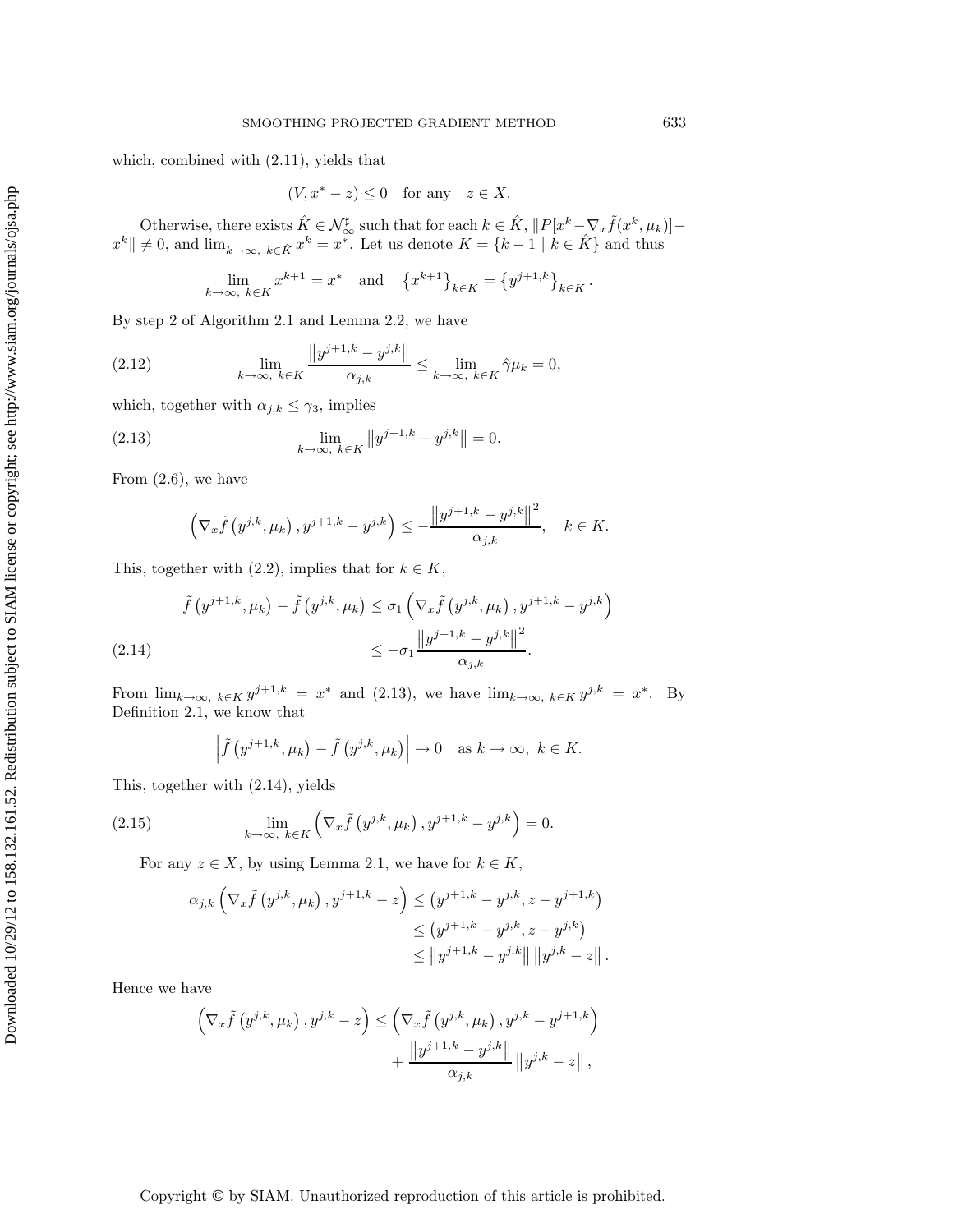which, combined with  $(2.12)$  and  $(2.15)$ , implies that

(2.16) 
$$
\limsup_{k \to \infty, k \in K} \left( \nabla_x \tilde{f} \left( y^{j,k}, \mu_k \right), y^{j,k} - z \right) \le 0 \text{ for any } z \in X.
$$

By Definition 2.1, there exists an infinite subsequence  $K_1 \subseteq K$  such that

(2.17) 
$$
\lim_{k \to \infty, k \in K_1} \nabla_x \tilde{f}(y^{j,k}, \mu_k) = V \in G_{\tilde{f}}(x^*),
$$

which, together with (2.16), yields that

$$
(V, x^* - z) \le 0 \quad \text{for any } z \in X.
$$

Hence  $x^*$  is a stationary point of (1.1) associated with  $\tilde{f}$ .  $\Box$ 

*Remark* 2.1. We develop a global convergent algorithm for solving nonsmooth, nonconvex constrained optimization by applying smoothing functions in the PG method. Algorithm 2.1 and Theorem 2.1 generalize the PG method and its convergence theorem [3, Theorem 2.3] for continuously differentiable optimization to nonsmooth, nonconvex optimization.

**3. ERM formulation for SLCP.** In this section, we show that the SPG method can be applied to find a local minimizer of the ERM formulation (1.6) for SLCP. In particular, we give computable smoothing functions and show all assumptions in section 2 hold. First, we consider the functions

(3.1) 
$$
H(x) := \min(x, Mx + q) \text{ and } \theta(x) := \frac{1}{2}H(x)^{T}H(x).
$$

For an arbitrary vector  $x \in R^n$ , define the index sets

(3.2) 
$$
\alpha(x) = \{i : x_i > (Mx + q)_i\},
$$

$$
\beta(x) = \{i : x_i = (Mx + q)_i\},
$$

$$
\gamma(x) = \{i : x_i < (Mx + q)_i\}.
$$

LEMMA 3.1 (Proposition 5.8.4 of  $[11]$ ).

*(i)* The function  $\theta$  *is everywhere directionally differentiable, and the directional derivative of*  $\theta$  *at*  $x \in \mathbb{R}^n$  *along the direction*  $d \in \mathbb{R}^n$  *is given by* 

$$
(3.3) \quad \theta'(x,d) = \sum_{i \in \alpha(x)} (Mx + q)_i (Md)_i + \sum_{i \in \gamma(x)} x_i d_i + \sum_{i \in \beta(x)} x_i \min(d_i, (Md)_i).
$$

*(ii)* The function  $\theta$  *is differentiable at*  $x \in R^n$  *if* 

(3.4) 
$$
x_i = 0 \quad or \quad M_i = I_i \quad for any \quad i \in \beta(x).
$$

*(iii)* The function H is differentiable at  $x \in \mathbb{R}^n$  if and only if  $M_i = I_i$  for each  $i \in \beta(x)$ .

Now we show that (3.4) is not only a sufficient condition for  $\theta$  being differentiable at  $x \in R^n_+$ , but also a necessary condition.

LEMMA 3.2. If the function  $\theta$  is differentiable at  $x \in R_{+}^n$ , then (3.4) holds.

*Proof.* Since  $\theta$  is differentiable at x,  $\theta'(x, d)$  is a linear function in d. Hence for any  $\lambda \in R$ ,  $\theta'(x, \lambda d) = \lambda \theta'(x, d)$ . By noting that the first two parts of the sum (3.3) in (i) of Lemma 3.1 are both linear in  $d$ , we have

(3.5) 
$$
\sum_{i \in \beta(x)} x_i [\min(\lambda d_i, \lambda (Md)_i) - \lambda (\min(d_i, (Md)_i))] = 0.
$$

Copyright © by SIAM. Unauthorized reproduction of this article is prohibited.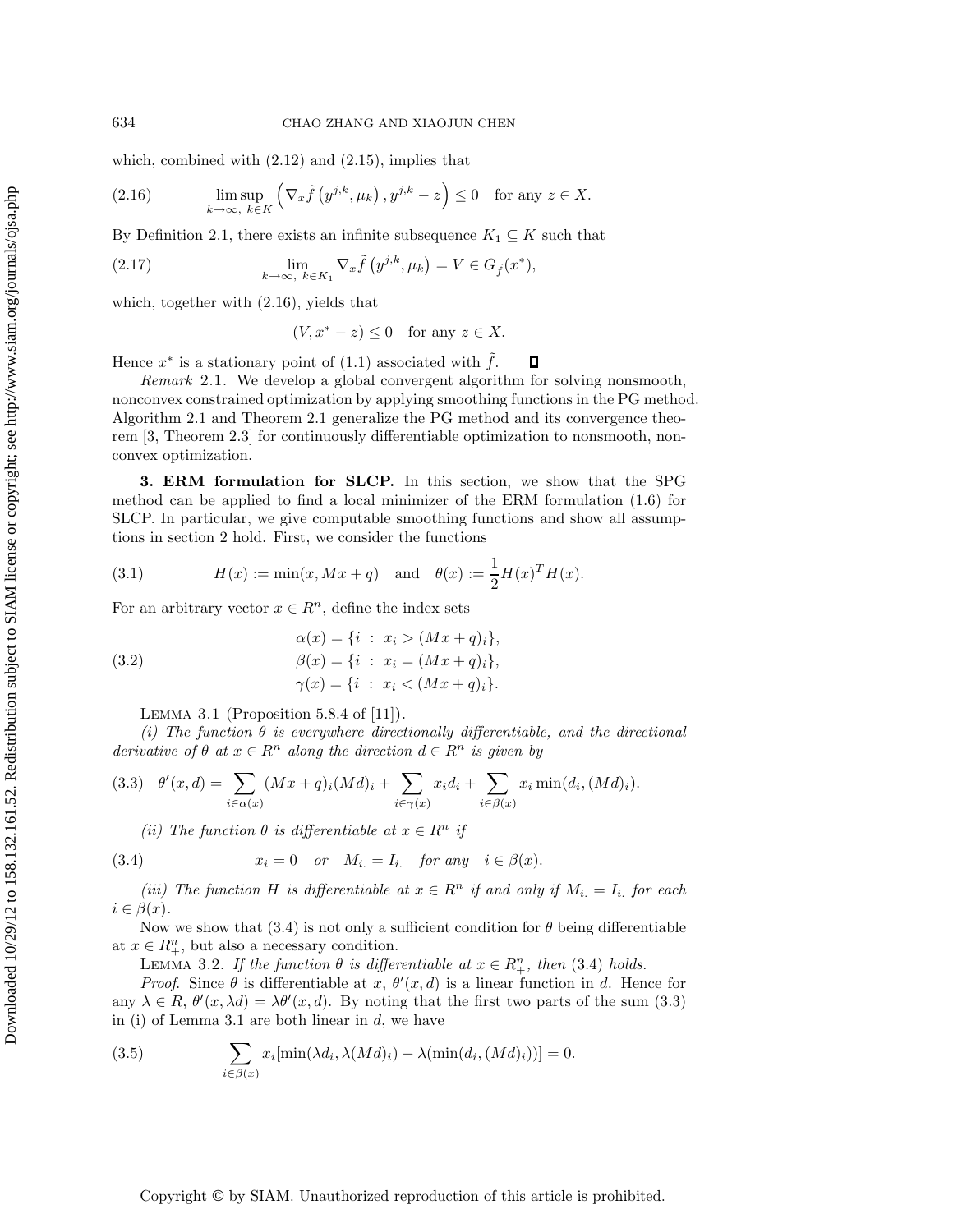Moreover, it is easy to show that

(3.6) 
$$
\min(\lambda a, \lambda b) \le \lambda \min(a, b) \quad \text{for all } \lambda, a, b \in R,
$$

where the equality holds if and only if  $\lambda \geq 0$  or  $\lambda < 0$  and  $a = b$ . This together with  $(3.5)$  and  $x \in \overline{R^n_+}$  yields

$$
x_i[\min(\lambda d_i, \lambda(Md)_i) - \lambda \min(d_i, (Md)_i)] = 0, \quad i \in \beta(x).
$$

Therefore, for any  $i \in \beta(x)$ , either  $x_i = (Mx + q)_i = 0$ , or

$$
\min(\lambda d_i, \lambda (Md)_i) - \lambda \min(d_i, (Md)_i) = 0 \text{ for all } \lambda \in R, d \in R^n.
$$

The latter case implies  $d_i - (Md)_i = 0$  for any  $d \in R^n$ , which is equivalent to the fact that the *i*th row of M is equal to the *i*th unit vector by the arbitrariness of  $d \in \mathbb{R}^n$ , i.e.,  $M_i = I_i$ . Hence (3.4) holds.

LEMMA 3.3. *The function*  $\theta'(x, d)$  *is concave in d for any fixed*  $x \in R_+^n$ . *Proof.* Note that for any  $a_1, a_2, b_1, b_2 \in R$ ,

$$
\min(a_1 + a_2, b_1 + b_2) \ge \min(a_1, b_1) + \min(a_2, b_2),
$$

and the equality in (3.6) holds for any  $\lambda \in R_+$ . Hence for every  $i \in \beta(x)$ , any  $\eta_1, \eta_2 \in R_+$ , and any two directions  $d^1, d^2 \in R^n$ ,

$$
\min (\eta_1 d_i^1 + \eta_2 d_i^2, \eta_1 (Md^1)_i + \eta_2 (Md^2)_i) \ge \eta_1 \min (d_i^1, (Md^1)_i) + \eta_2 \min (d_i^2, (Md^2)_i).
$$

Since  $x \in R^n_+$  and the first two terms in the sum (3.3) for the directional derivative are both linear in d, we get

(3.7) 
$$
\theta'(x, \eta_1 d^1 + \eta_2 d^2) \ge \eta_1 \theta'(x, d^1) + \eta_2 \theta'(x, d^2).
$$

Thus for any  $\lambda \in (0,1)$  and any two directions  $d^1, d^2 \in \mathbb{R}^n$ ,

$$
\theta'\left(x,\lambda d^1 + (1-\lambda)d^2\right) \geq \lambda \theta'\left(x,d^1\right) + (1-\lambda)\theta'\left(x,d^2\right),
$$

 $\Box$ 

which implies that  $\theta'(x, d)$  is concave in d for any fixed  $x \in R_{+}^{n}$ .

**3.1. Differentiability.** Now we consider the objective function f of the ERM formulation of  $SLCP(M(\omega), q(\omega))$ . For an arbitrary  $x \in R^n$ , we define  $H_{\omega}(x), \theta_{\omega}(x)$ ,  $\alpha_{\omega}(x), \beta_{\omega}(x), \gamma_{\omega}(x)$  by adding the subscript  $\omega$  to  $H(x)$  and  $\theta(x)$  in (3.1),  $\alpha(x), \beta(x),$ and  $\gamma(x)$  in (3.2) when M and q are replaced by  $M(\omega)$  and  $q(\omega)$ , respectively. Thus the ERM formulation (1.6) of  $SLCP(M(\omega), q(\omega))$  can be expressed by

(3.8) 
$$
\min_{x \in R_+^n} f(x) := 2E[\theta_\omega(x)].
$$

From Chapter 2 in [27], the expectation function  $g(x) := E[G_{\omega}(x)]$  for any function  $G_{\omega}: R^n \times \Omega \to R$  inherits various properties of the integrand  $G_{\omega}(x)$  as stated in Lemma 3.4.

LEMMA 3.4 (see [27]). *Suppose that for a fixed*  $x \in R^n$ : (i)  $G_{\omega}(x)$  *is measurable and satisfies*  $E[|G_{\omega}(x)|] < \infty$ ; (ii) there exists a random variable  $z_{\omega}(x)$  such that  $E[z_{\omega}(x)] < \infty$ , and for all  $x^1$ ,  $x^2$  in a neighborhood of x,

$$
\left|G_{\omega}\left(x^{1}\right)-G_{\omega}\left(x^{2}\right)\right| \leq z_{\omega}(x)\left\|x^{1}-x^{2}\right\| \quad for \quad \omega \in \Omega \ a.e.;
$$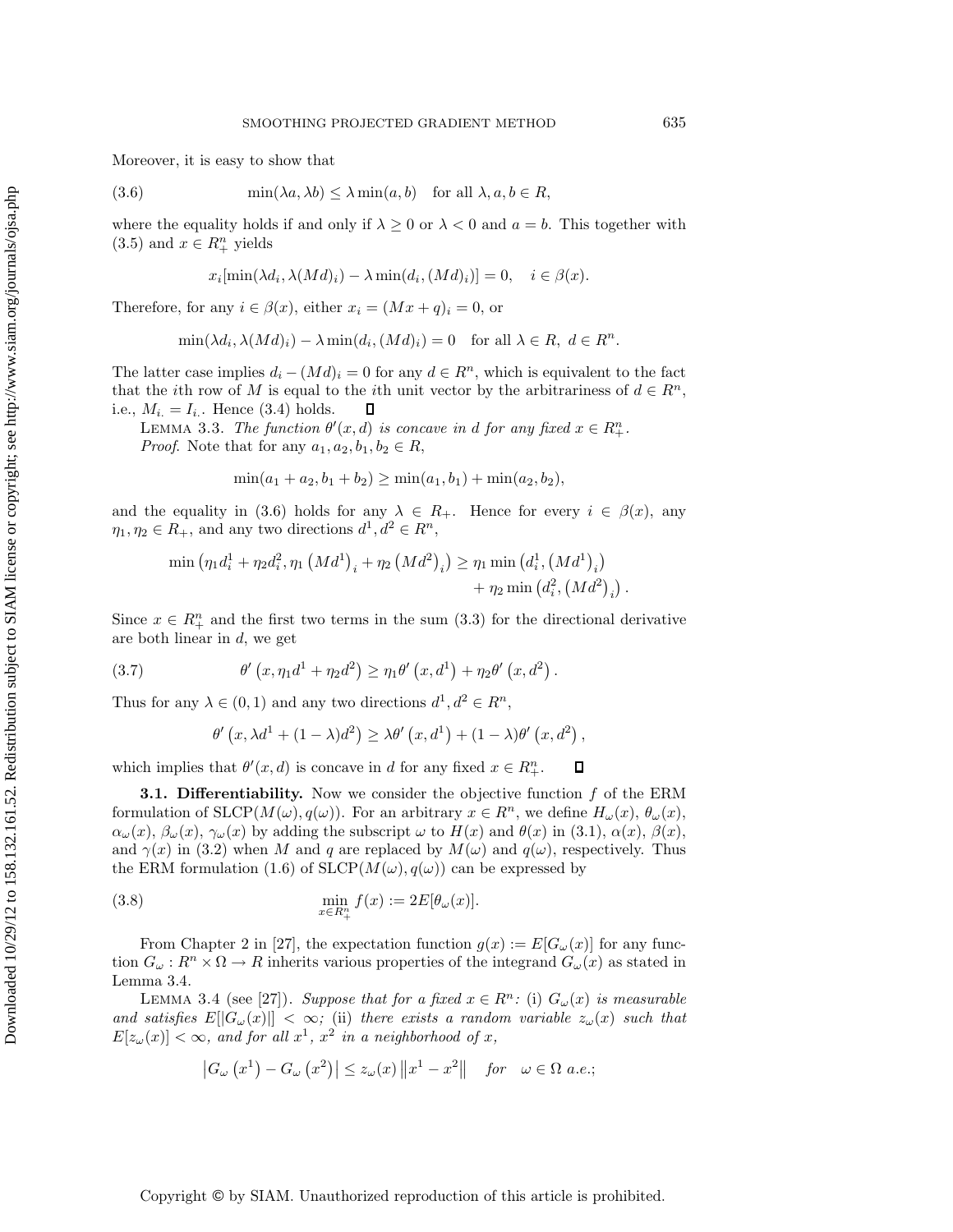(iii)  $G_{\omega}$  *is directionally differentiable at* x *for*  $\omega \in \Omega$  *a.e.* Then g *is locally Lipschitz continuous, everywhere directionally differentiable at* x*, and*

$$
g'(x,d) = E[G'_{\omega}(x,d)] \text{ for all } d.
$$

*Moreover, if*  $G_{\omega}$  *is differentiable at* x *for*  $\omega \in \Omega$  *a.e., then* g *is differentiable at* x *and* 

$$
\nabla g(x) = E[\nabla G_{\omega}(x)].
$$

*In addition, if*  $G'_{\omega}(x, d)$  *is convex in* d *for*  $\omega \in \Omega$  *a.e., then* g *is differentiable at* x *if and only if*  $G_{\omega}$  *is differentiable at x for*  $\omega \in \Omega$  *a.e.* 

Proposition 3.1. *The function* f *is locally Lipschitz continuous and everywhere directionally differentiable, with*

(3.9) 
$$
f'(x,d) = 2E[\theta'_{\omega}(x,d)] \text{ for all } d.
$$

*If the following condition holds at*  $x \in \mathbb{R}^n$ ,

$$
(3.10) \t x_i = 0, \t or \t (M(\omega))_i = I_i, \t for any i \in \beta_\omega(x), \omega \in \Omega \t a.e.,
$$

*then* f *is differentiable at* x *and*

(3.11) 
$$
\nabla f(x) = 2E[\nabla \theta_{\omega}(x)].
$$

*Moreover,*  $f$  *is differentiable at*  $x \in R_+^n$  *if and only if* (3.10) *holds.* 

*Proof.* For an arbitrary  $x \in R^n$ , it is obvious that  $\theta_\omega(x)$  is measurable, and  $E[|\theta_{\omega}(x)|] < \infty$  by (1.3). Moreover, it is known that for any fixed  $\omega \in \Omega$ ,  $H_{\omega}(\cdot)$  is globally Lipschitzian [11]. In particular,

$$
||H_{\omega}(y) - H_{\omega}(z)|| \le (1 + ||M(\omega)||) ||y - z|| \text{ for all } y, z \in R^{n},
$$

and for any constant  $r > 0$  and  $\tilde{x} \in B(x, r) := \{\tilde{x} : ||\tilde{x} - x|| \leq r\},\$ 

$$
||H_{\omega}(\tilde{x})|| \leq (1 + ||x|| + r)(1 + ||M(\omega)|| + ||q(\omega)||).
$$

The above two inequalities imply that for any  $\omega \in \Omega$ ,  $\theta_{\omega}(\cdot)$  is locally Lipschitzian, with

$$
\left| \theta_{\omega} (x^{1}) - \theta_{\omega} (x^{2}) \right| \leq \frac{1}{2} \left( \left\| H_{\omega} (x^{1}) \right\| + \left\| H_{\omega} (x^{2}) \right\| \right) \left( \left\| H_{\omega} (x^{1}) - H_{\omega} (x^{2}) \right\| \right) \leq z_{\omega}(x) \left\| x^{1} - x^{2} \right\| \text{ for any } x^{1}, x^{2} \in B(x, r),
$$

where  $z_{\omega}(x) = (1 + ||x|| + r)(1 + ||M(\omega)|| + ||q(\omega)||)^2$  satisfying  $E[z_{\omega}(x)] < \infty$  by (1.3). From Lemma 3.1,  $\theta_{\omega}$  is everywhere directionally differentiable for all  $\omega \in \Omega$ , and if (3.10) holds, then  $\theta_{\omega}$  is differentiable at x for  $\omega \in \Omega$  a.e. Hence, we get (3.9) and (3.11) from Lemma 3.4.

Now we need only to show that if f is differentiable at  $x \in R^n_+$ , then (3.10) holds. According to Lemma 3.3,  $\theta'_{\omega}(x, d)$  is a concave function of  $d \in R^{n}$  for  $x \in R^{n}$ . That is, for any  $\lambda \in (0,1)$  and any two directions  $d^1, d^2 \in \mathbb{R}^n$ ,

$$
\theta'_{\omega}\left(x,\lambda d^1 + (1-\lambda)d^2\right) \geq \lambda \theta'_{\omega}\left(x,d^1\right) + (1-\lambda)\theta'_{\omega}\left(x,d^2\right).
$$

Hence the function  $(-\theta_\omega)'(x, d) = -\theta'_\omega(x, d)$  is convex in d. From Lemma 3.4, we know that  $-f(x) = 2E[-\theta_\omega(x)]$  is differentiable at  $x \in R^n_+$  if and only if  $-\theta_\omega$  is differentiable at x for  $\omega \in \Omega$  a.e. Note that if f is differentiable at  $x \in R^n_+$ , then  $-f$  is differentiable at x, and hence  $\theta_{\omega}$  is differentiable at x for  $\omega \in \Omega$  a.e. Thus by Lemma 3.2, the condition (3.10) holds. The proof is completed.  $\Box$ 

*Remark* 3.1. Proposition 3.1 provides a sufficient condition for f being differentiable at  $x \in \mathbb{R}^n$ , which includes Theorem 4.3 of [14] as a special case. Moreover, the sufficient condition is also a necessary condition for f being differentiable at  $x \in R^n_+$ .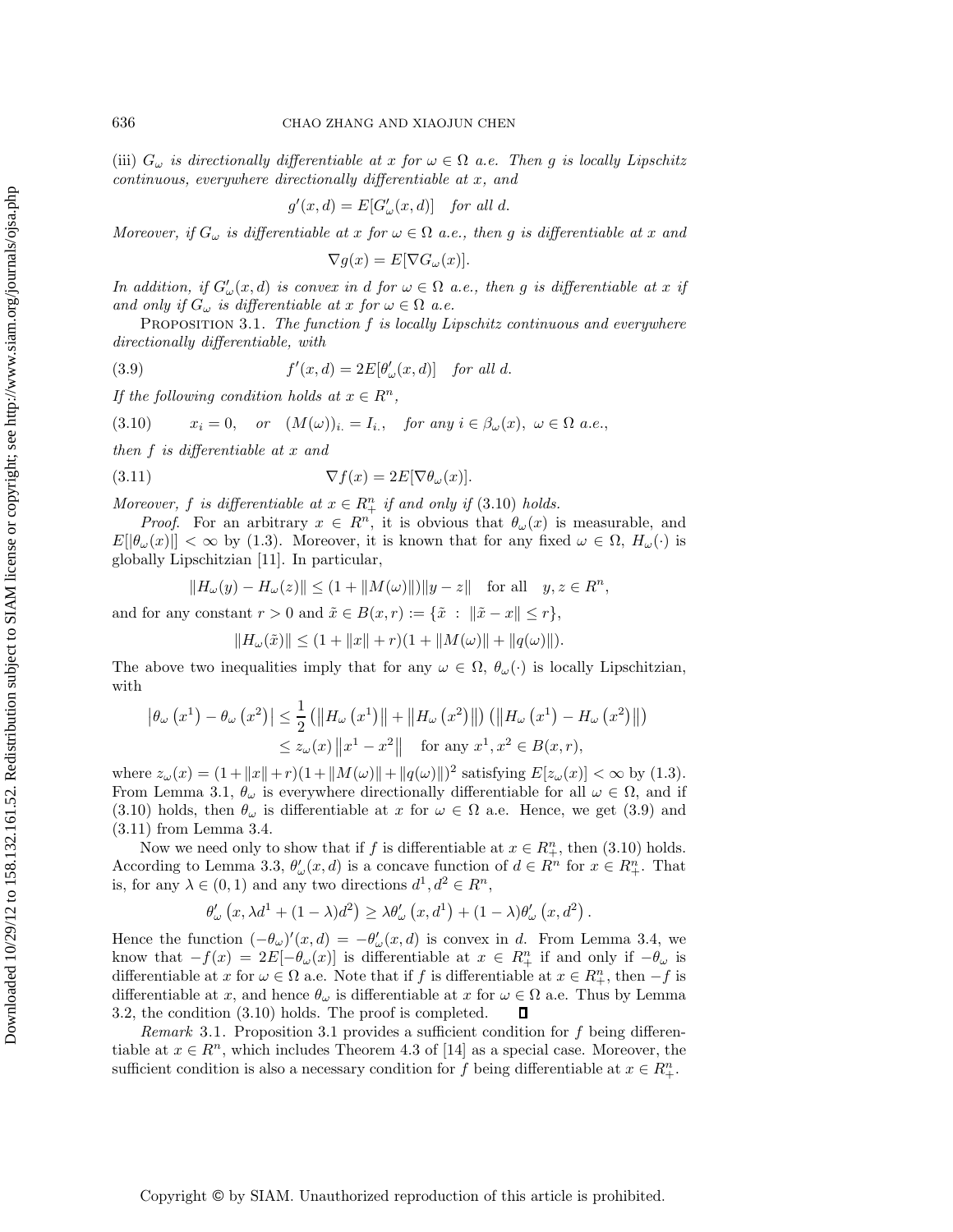**3.2. Smoothing function for ERM.** Now we show that smoothing functions  $\tilde{f}$  derived from the Chen–Mangasarian smoothing function [5] satisfy Definition 2.1. Let  $\rho: R \to [0, \infty)$  be a piecewise continuous density function satisfying

(3.12) 
$$
\rho(s) = \rho(-s) \quad \text{and} \quad \kappa := \int_{-\infty}^{\infty} |s| \rho(s) ds < \infty.
$$

The Chen–Mangasarian family of smoothing approximation for the "min" function

$$
\min(a, b) = a - \max(0, a - b)
$$

is built as

(3.13) 
$$
\phi(a,b,\mu) = a - \int_{-\infty}^{\infty} \max(0, a - b - \mu s) \rho(s) ds.
$$

It is worth mentioning that  $\phi(a, b, \mu)$  is easy to compute if some concrete density function is chosen. For instance, if we use the uniform density function

(3.14) 
$$
\rho(s) = \begin{cases} 1 & \text{if } -\frac{1}{2} \le s \le \frac{1}{2}, \\ 0 & \text{otherwise}, \end{cases}
$$

we get

$$
\phi(a, b, \mu) = \begin{cases} b & \text{if } a - b \ge \frac{\mu}{2}, \\ a - \frac{1}{2\mu} \left( a - b + \frac{\mu}{2} \right)^2 & \text{if } -\frac{\mu}{2} < a - b < \frac{\mu}{2}, \\ a & \text{if } a - b \le -\frac{\mu}{2}. \end{cases}
$$

We refer to [4, 7, 8] for other easily computed  $\phi$  with concrete density functions.

Employing (3.13) to f, we obtain the smoothing function  $\hat{f}$ :

(3.15) 
$$
\tilde{f}(x,\mu) = 2E\left[\tilde{\theta}_{\omega}(x,\mu)\right],
$$

where  $\tilde{\theta}_{\omega}: R^n \times R_{++} \to R$  is defined by

$$
\tilde{\theta}_{\omega}(x,\mu) = \frac{1}{2}\tilde{H}_{\omega}(x,\mu)^{T}\tilde{H}_{\omega}(x,\mu)
$$

and  $\tilde{H}_{\omega}: R^n \times R_{++} \to R^n$  is given by

$$
\tilde{H}_{\omega}(x,\mu) = \begin{pmatrix} \phi(x_1, (M(\omega)x + q(\omega))_1, \mu) \\ \vdots \\ \phi(x_n, (M(\omega)x + q(\omega))_n, \mu) \end{pmatrix}.
$$

It is easy to see that for any  $x \in R^n$  and  $\mu \in R_{++}$ ,

(3.16) 
$$
\nabla_x \tilde{f}(x,\mu) = 2E\left[\nabla_x \tilde{\theta}_\omega(x,\mu)\right] = 2E\left[\nabla_x \tilde{H}_\omega(x,\mu)\tilde{H}_\omega(x,\mu)\right],
$$

where for each  $i = 1, 2, \ldots, n$ ,

$$
(3.17) \qquad \left(\nabla_x \tilde{H}_{\omega}(x,\mu)^T\right)_i = I_i. - [I_i. - (M(\omega))_i.]\int_{-\infty}^{\frac{x_i - (M(\omega)x + q(\omega))_i}{\mu}} \rho(s)ds.
$$

## Copyright © by SIAM. Unauthorized reproduction of this article is prohibited.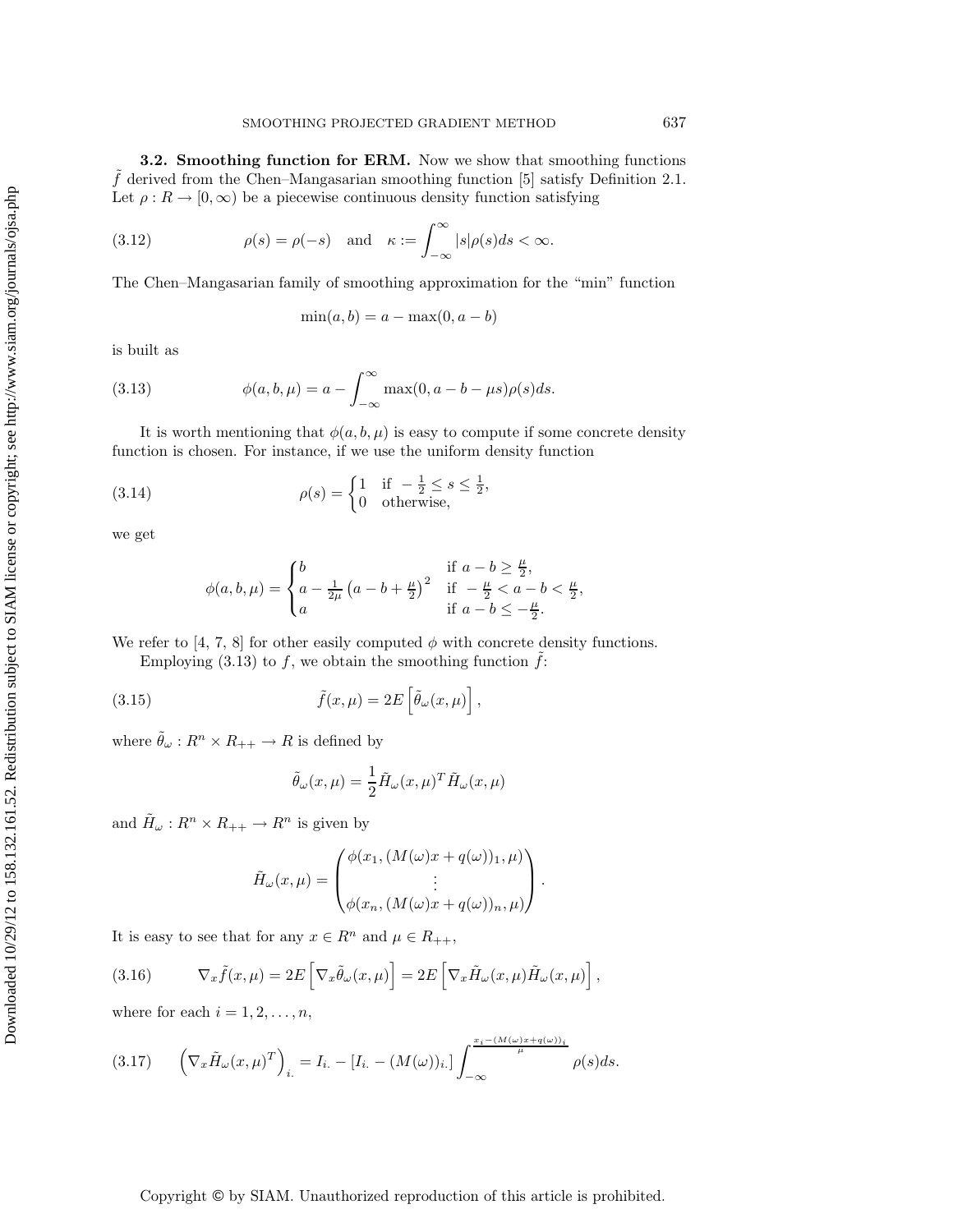Let  $\partial H_{\omega}(x)$  be the generalized Jacobian of  $H_{\omega}$  at x defined by Clarke [10]. LEMMA 3.5. *Denote*  $\eta = \sqrt{n\kappa}$ *. For any*  $\omega \in \Omega$  *and*  $\mu \in R_{++}$ *,* (i)  $\|\tilde{H}_{\omega}(x,\mu) - H_{\omega}(x)\| \leq \eta\mu, x \in \mathbb{R}^n$ . (ii)  $\lim_{\mu \downarrow 0} (\nabla_x \tilde{H}_\omega(x, \mu))^T = \tilde{H}_\omega^o(x) \in \partial H_\omega(x), x \in \mathbb{R}^n$ . (iii)  $\lim_{\mu \downarrow 0} \nabla_x \tilde{f}(x, \mu) = \tilde{f}^o(x) \in \partial f(x), x \in R_+^n$ . *Proof.* The statement (i) comes from Proposition 2.1(i) in [8]. Since  $\rho(s) = \rho(-s)$ , we get from Proposition 2.1(iii) that for any  $x \in R^n$ ,

$$
\lim_{\mu\downarrow 0}\nabla_x \tilde H_\omega(x,\mu)^T=\tilde H_\omega^o(x),
$$

where

(3.18) 
$$
\left(\tilde{H}_{\omega}^o(x)\right)_{i.} = \begin{cases} (M(\omega))_{i.} & \text{if } i \in \alpha_{\omega}(x), \\ I_{i.} & \text{if } i \in \gamma_{\omega}(x), \\ \frac{1}{2}[(M(\omega))_{i.} + I_{i.}] & \text{if } i \in \beta_{\omega}(x). \end{cases}
$$

Now we show the inclusion  $\tilde{H}_{\omega}^o(x) \in \partial H_{\omega}(x)$  in statement (ii) holds. Consider an arbitrary  $\hat{x} \in R^n$ . Let  $D_{H_{\omega}}$  be the set of points in  $R^n$ , where  $H_{\omega}$  admits differentiability. Since  $H_{\omega}$  is locally Lipschitzian in  $R<sup>n</sup>$ , it is differentiable almost everywhere. Hence there exists an infinite sequence  $\{x^k\} \subset D_{H_{\omega}}$  converging to  $\hat{x}$ . It is known [10] that

(3.19) 
$$
\partial H_{\omega}(\hat{x}) = \text{co}\left\{\lim \nabla H_{\omega} (z^k)^T : z^k \to \hat{x}, z^k \in D_{H_{\omega}}\right\}.
$$

Let  $y^k = \hat{x} - (x^k - \hat{x})$ , and we immediately find  $\{y^k\}$  converging to  $\hat{x}$ . Note that  $\beta_{\omega}(y^k) \subseteq \beta_{\omega}(\hat{x})$  for k sufficiently large. Now we claim that  $y^k \in D_{H_{\omega}}$  for such k. In fact, for sufficiently large k,  $\beta_{\omega}(y^k) \subseteq \beta_{\omega}(x^k)$ , since  $\beta_{\omega}(y^k) \subseteq \beta_{\omega}(\hat{x})$  implies that  $(x^{k} - \hat{x})_{i} = (M(\omega)(x^{k} - \hat{x}))_{i}$  for  $i \in \beta_{\omega}(y^{k})$ , and hence

$$
x_i^k = (\hat{x} + (x^k - \hat{x}))_i = (M(\omega) (\hat{x} + (x^k - \hat{x})) + q(\omega))_i = (M(\omega)x^k + q(\omega))_i.
$$

By Lemma 3.1(iii),  $(M(\omega))_i = I_i$  for any  $i \in \beta_\omega(y^k)$ , which in turn implies  $y^k \in D_{H_\omega}$ . Thus

$$
\nabla \left( H_{\omega} \left( y^{k} \right) \right)_{i}^{T} = \nabla \left( H_{\omega} \left( x^{k} \right) \right)_{i}^{T} = \frac{1}{2} [(M(\omega))_{i.} + I_{i.}], \quad i \in \beta_{\omega} \left( y^{k} \right).
$$

By direct computation, we have the index  $i \in \gamma_\omega(x^k)$  if  $i \in \alpha_\omega(y^k) \cap \beta_\omega(\hat{x})$ , and  $i \in \alpha_\omega(x^k)$  if  $i \in \gamma_\omega(y^k) \cap \beta_\omega(\hat{x})$ . It is then easy to see that

$$
\tilde{H}^{o}_{\omega}(\hat{x}) = \frac{1}{2} \lim_{k \to \infty} \nabla H_{\omega} (x^{k})^{T} + \frac{1}{2} \lim_{k \to \infty} \nabla H_{\omega} (y^{k})^{T}.
$$

Hence  $\tilde{H}^o_\omega(\hat{x}) \in \partial H_\omega(\hat{x})$  according to (3.19).

Now we show (iii) holds. By noting (3.17) and  $\int_{-\infty}^{\frac{x_i-(M(\omega)x+q(\omega))_i}{\mu}} \rho(s)ds \in [0,1]$ , we have

$$
\|\nabla_x \tilde{f}(x,\mu)\| = \|E\left[\nabla_x \tilde{H}_{\omega}(x,\mu)\tilde{H}_{\omega}(x,\mu)\right]\|
$$
  
\n
$$
\leq E\left[(2 + \|M(\omega)\|) \| \tilde{H}_{\omega}(x,\mu)\right]
$$
  
\n
$$
\leq \sqrt{E[(2 + \|M(\omega)\|)^2]} \sqrt{E\left[\left\|\tilde{H}_{\omega}(x,\mu)\right\|^2\right]}
$$
  
\n
$$
\leq \sqrt{E[(2 + \|M(\omega)\|)^2]} \sqrt{\tilde{f}(x,\mu)}
$$
  
\n
$$
< \infty,
$$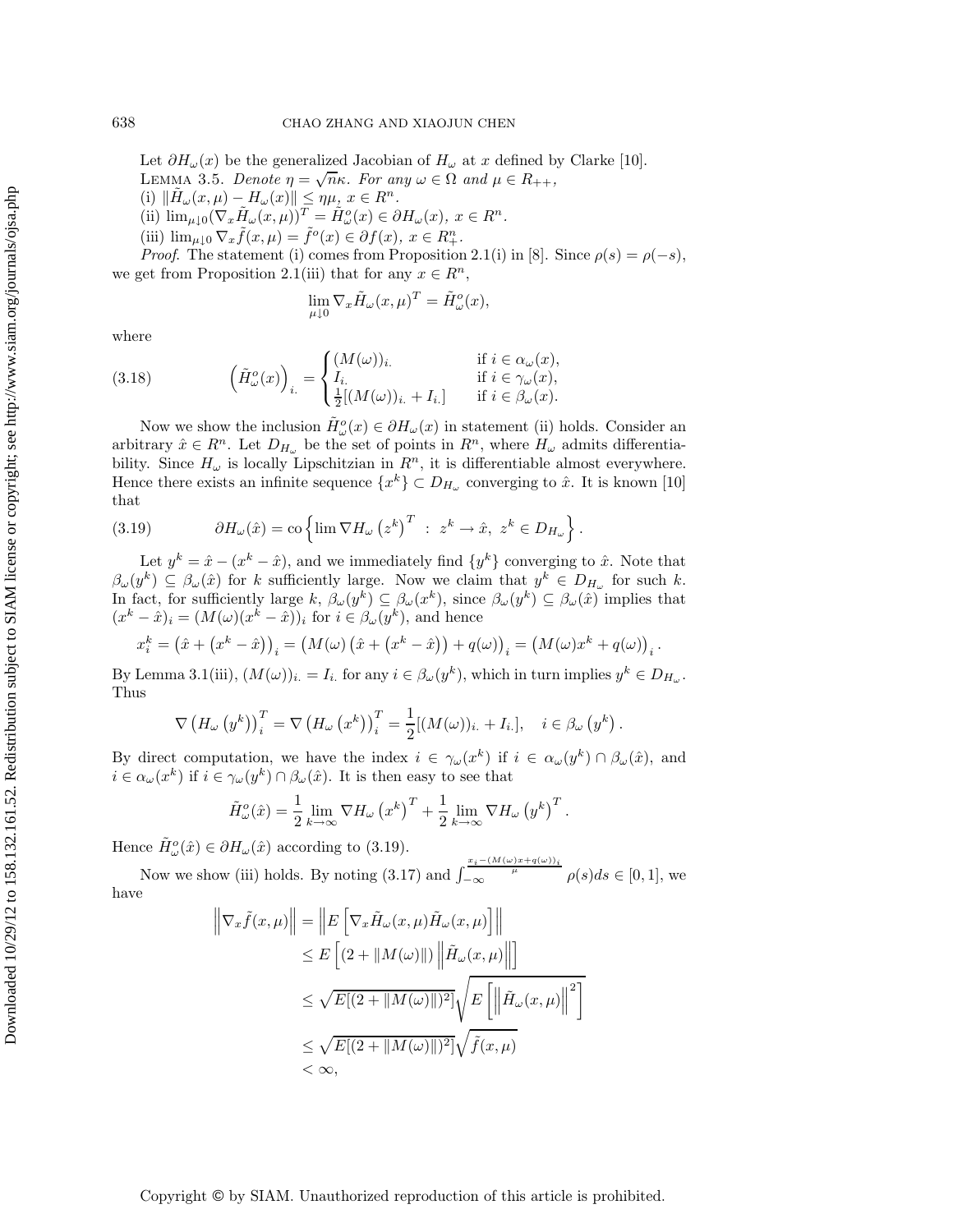where the second inequality employs the Cauchy–Schwarz inequality and the last inequality uses (1.3). Thus by the Lebesgue dominated convergence theorem,

$$
\tilde{f}^o(x) = \lim_{\mu \downarrow 0} \nabla_x \tilde{f}(x, \mu) = 2 \lim_{\mu \downarrow 0} E \left[ \nabla_x \tilde{H}_{\omega}(x, \mu) \tilde{H}_{\omega}(x, \mu) \right]
$$

$$
= 2E \left[ \lim_{\mu \downarrow 0} \nabla_x \tilde{H}_{\omega}(x, \mu) \tilde{H}_{\omega}(x, \mu) \right]
$$

$$
= 2E \left[ \tilde{H}_{\omega}^o(x)^T H_{\omega}(x) \right].
$$

For an arbitrary  $\hat{x} \in R_+^n$ , using two sequences  $\{x^k\} \subset D_f \cap R_{++}^n$  converging to  $\hat{x}$  and  $y^k = \hat{x} - (x^k - \hat{x})$ , we can show

$$
\tilde{f}^o(\hat{x}) = \frac{1}{2} \lim_{k \to \infty} \nabla f(x^k) + \frac{1}{2} \lim_{k \to \infty} \nabla f(y^k) \in \partial f(\hat{x})
$$

in a similar way as that for (ii) of this lemma. The proof is completed.

*Remark* 3.2. (ii) of Lemma 3.5 improves the results of the Jacobian consistency property in [7], which states that for any fixed  $x$ ,

$$
\lim_{\mu \downarrow 0} \left( \nabla_x \tilde{H}_{\omega}(x,\mu) \right)^T = \tilde{H}_{\omega}^o(x) \in \partial_C H_{\omega}(x),
$$

where  $\partial_C H_\omega$  is the C-generalized Jacobian of  $H_\omega$  defined by

$$
\partial_C H_{\omega}(x) = \partial (H_{\omega}(x))_1 \times \partial (H_{\omega}(x))_2 \times \cdots \times \partial (H_{\omega}(x))_n.
$$

It is known that  $\partial H_{\omega}(x) \subseteq \partial_C H_{\omega}(x)$ .

**PROPOSITION** 3.2. *The function*  $\tilde{f}$  *defined by* (3.15) *is a smoothing function of*  $f$ , and Assumption 2.1 *holds.* Moreover, if  $f$  is differentiable at  $x \in R_+^n$ , then

(3.20) 
$$
\left\{\lim_{z\to x, \ \mu\downarrow 0} \nabla_x \tilde{f}(z,\mu)\right\} = \nabla f(x).
$$

*Proof.* It is obvious from (3.16) that for any  $\mu \in R_{++}$ ,  $\tilde{f}(\cdot, \mu)$  is continuously differentiable in  $R^n$ , and for any  $x \in R^n_+$ ,

$$
\left\{\lim_{z\to x, \ \mu\downarrow 0} \nabla_x \tilde{f}(z,\mu)\right\} \subseteq 2E\left[\partial H_{\omega}(x)^T H_{\omega}(x)\right]
$$

is a nonempty and bounded set. The expected value multifunctions  $E[\partial H_{\omega}(x)^T]$  $H_{\omega}(x)$  is well defined for any  $(x,\omega) \in R^n \times \Omega$  according to Theorem 2 of [29], since  $\partial H_{\omega}(\cdot)^{T} H_{\omega}(\cdot)$  is upper semicontinuous at  $x \in \mathbb{R}^{n}$  for almost every  $\omega \in \Omega$  in probability sense, and

$$
\left\|V_1^T H_{\omega}(x) - V_2^T H_{\omega}(x)\right\| \le (1 + \|M(\omega)\|) \|H_{\omega}(x)\| \quad \text{for any } V_1, V_2 \in \partial H_{\omega}(x).
$$

By the Cauchy–Schwarz inequality and (1.3),

$$
E[(1 + ||M(\omega)||)||H_{\omega}(x)||] \le \sqrt{E[(1 + ||M(\omega)||)^{2}]} \sqrt{E[||H_{\omega}(x)||^{2}]}
$$
  
=  $\sqrt{E[(1 + ||M(\omega)||)^{2}]} \sqrt{f(x)}$   
<  $\infty$ .

Copyright © by SIAM. Unauthorized reproduction of this article is prohibited.

 $\Box$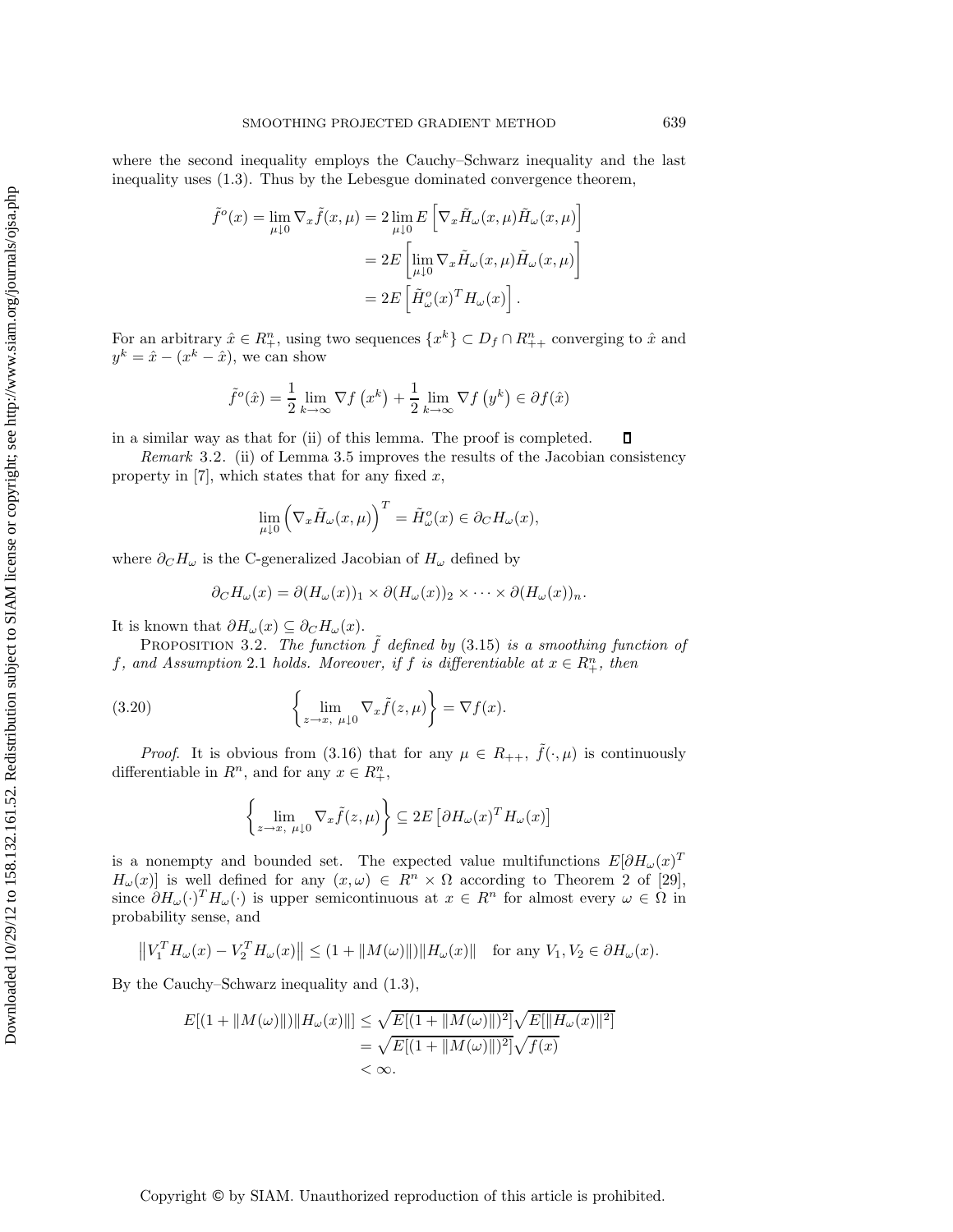It is also clear that for any fixed  $z \in \mathbb{R}^n$  and  $\mu \in \mathbb{R}_{++}$ ,

$$
\left| \tilde{f}(z,\mu) - f(z) \right| = \left| E\left[ \left\| \tilde{H}_{\omega}(z,\mu) \right\|^{2} - \left\| H_{\omega}(z) \right\|^{2} \right] \right|
$$
  
\n
$$
\leq E\left[ \left( \left\| \tilde{H}_{\omega}(z,\mu) \right\| + \left\| H_{\omega}(z) \right\| \right) \left( \left\| \tilde{H}_{\omega}(z,\mu) - H_{\omega}(z) \right\| \right) \right]
$$
  
\n
$$
\leq E\left[ \left( 2 \min \left( \left\| \tilde{H}_{\omega}(z,\mu) \right\|, \left\| H_{\omega}(z) \right\| \right) + \eta \mu \right) \eta \mu \right]
$$
  
\n
$$
= E\left[ \min \left( \left\| \tilde{H}_{\omega}(z,\mu) \right\|, \left\| H_{\omega}(z) \right\| \right) \right] 2\eta \mu + \eta^{2} \mu^{2}
$$
  
\n(3.21)  
\n
$$
\leq \sqrt{\min \left( \tilde{f}(z,\mu), f(z) \right)} 2\eta \mu + \eta^{2} \mu^{2},
$$

where the second inequality comes from (i) of Lemma 3.5 and the third inequality follows from the Cauchy–Schwarz inequality that  $E[\xi] \leq \sqrt{E[\xi^2]}$  for any random variable  $\xi$ . Thus

$$
\lim_{z \to x, \ \mu \downarrow 0} \tilde{f}(z, \mu) = f(x),
$$

since for any  $z \to x$  and  $\mu \downarrow 0$ ,

$$
\left| \tilde{f}(z,\mu) - f(x) \right| \le \left| \tilde{f}(z,\mu) - f(z) \right| + |f(z) - f(x)|
$$
  

$$
\le \sqrt{f(z)} 2\eta \mu + \eta^2 \mu^2 + |f(z) - f(x)|
$$
  

$$
\to 0.
$$

Therefore, the function  $\tilde{f}$  defined by (3.15) is a smoothing function of f.

Now we begin to show that Assumption 2.1 holds. Obviously,  $\tilde{f}(\cdot,\mu)$  is bounded below, since  $\hat{f}(x,\mu) \geq 0$  for any  $x \in \mathbb{R}^n$  and  $\mu \in \mathbb{R}_{++}$ . We have by simple computation that for any  $x, y \in R^n$ ,

$$
\left\|\nabla_x \tilde{H}_{\omega}(y,\mu)\right\| \le 2 + \|M(\omega)\|,
$$
  

$$
\left\|\tilde{H}_{\omega}(x,\mu) - \tilde{H}_{\omega}(y,\mu)\right\| \le (2 + \|M(\omega)\|)\|x - y\|,
$$

and

$$
\left\|\nabla_x \tilde{H}_{\omega}(x,\mu) - \nabla_x \tilde{H}_{\omega}(y,\mu)\right\| \le \frac{(1 + \|M(\omega)\|)^2}{\mu} \|x - y\|.
$$

Hence we have

$$
\begin{aligned}\n\left\| \nabla_x \tilde{f}(x,\mu) - \nabla_x \tilde{f}(y,\mu) \right\| \\
&= \left| 2E \left[ \nabla_x \tilde{H}_{\omega}(x,\mu) \tilde{H}_{\omega}(x,\mu) - \nabla_x \tilde{H}_{\omega}(y,\mu) \tilde{H}_{\omega}(y,\mu) \right] \right| \\
&\leq 2E \left[ \left\| \nabla_x \tilde{H}_{\omega}(y,\mu) \right\| \left\| \tilde{H}_{\omega}(x,\mu) - \tilde{H}_{\omega}(y,\mu) \right\| \right. \\
&\left. + \left\| \tilde{H}_{\omega}(x,\mu) \right\| \left\| \nabla_x \tilde{H}_{\omega}(x,\mu) - \nabla_x \tilde{H}_{\omega}(y,\mu) \right\| \right]\n\end{aligned}
$$
\n(3.22)\n
$$
\leq 2E \left[ (2 + \|M(\omega)\|)^2 + \frac{1}{\mu} \left\| \tilde{H}_{\omega}(x,\mu) \right\| (1 + \|M(\omega)\|)^2 \right] \|x - y\|.
$$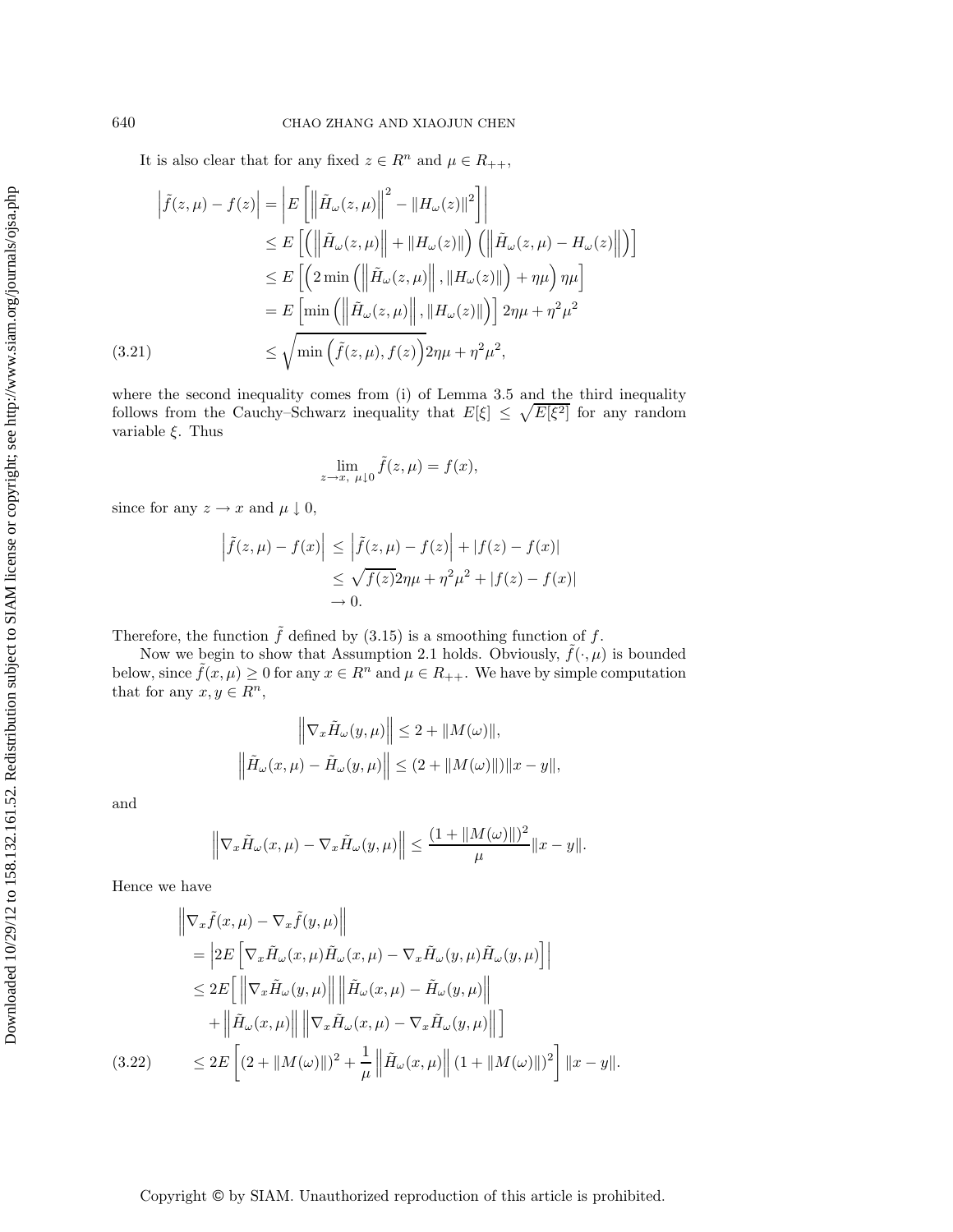The above inequality indicates that for any fixed  $\mu > 0$  and  $\Gamma > 0$ ,  $\nabla_x f(\cdot, \mu)$  is uniformly continuous on the level set  $L_{\mu,\Gamma}$ , since  $E[(2 + ||M(\omega)||)^2] < \infty$  according to (1.3), and

$$
E\left[\left\|\tilde{H}_{\omega}(x,\mu)\right\|(1+\|M(\omega)\|)^2\right] \leq \sqrt{E\left[\left\|\tilde{H}_{\omega}(x,\mu)\right\|^2\right]}\sqrt{E\left[(1+\|M(\omega)\|)^4\right]}
$$
  

$$
\leq \sqrt{\tilde{f}(x,\mu)}E\left[(1+\|M(\omega)\|)^2\right] < \infty,
$$

where the second inequality employs the Jensen's inequality that

$$
\sqrt{E[(1+\|M(\omega)\|)^4]} \leq E[\sqrt{(1+\|M(\omega)\|)^4}] = E\left[(1+\|M(\omega)\|)^2\right].
$$

Hence Assumption 2.1 holds.

According to Proposition 3.1, f is differentiable at  $x \in R_+^n$  if and only if for  $\omega \in \Omega$  a.e.,  $\theta_{\omega}(x)$  is differentiable at x. Since  $\partial H_{\omega}(x)^{T}H_{\omega}(x) = \nabla \theta_{\omega}(x)$  if  $\theta_{\omega}(x)$  is differentiable at  $x \in \mathbb{R}^n$ , we have

$$
2E\left[\partial H_{\omega}(x)^{T}H_{\omega}(x)\right]\subseteq 2E[\nabla \theta_{\omega}(x)]=\nabla f(x)
$$

provided that f admits differentiability at  $x \in R^n_+$ . Hence if f is differentiable at  $x \in R^n_+$ , then (3.20) holds.  $\Box$ 

**3.3. Stationary point.** From Theorem 2.1, any accumulation point of  $\{x^k\}$ generated by the SPG method is a stationary point of the problem (1.1) associated with the smoothing function  $\hat{f}$ . For the ERM formulation (1.6) of SLCP, the objective function  $f$  is everywhere directionally differentiable according to Proposition 3.1. The stationary point  $[13, pp. 91]$  of the problem  $(1.6)$  is usually defined to be a feasible vector  $x \in \mathbb{R}^n_+$  such that

(3.23) 
$$
f'(x, d) \ge 0
$$
 for all  $d \in T(x; R_+^n)$ ,

where  $T(x; R^n_+)$  is the tangent cone of  $R^n_+$  at a vector  $x \in R^n_+$ , that is, the cone consists of all vectors  $d \in \mathbb{R}^n$  for which there exist a sequence of vectors  $\{y^k\} \subset \mathbb{R}^n_+$ and a sequence of positive scalars  $\{\tau_k\}$  such that

$$
\lim_{k \to \infty} y^k = x, \quad \lim_{k \to \infty} \tau_k = 0, \text{ and } \lim_{k \to \infty} \frac{y^k - x}{\tau_k} = d.
$$

Recall that a vector  $0 \neq d \in R^n$  is called a feasible direction of the nonnegative orthant  $R_+^n$  at a point  $x \in R_+^n$ , if there exists a constant  $\delta > 0$  such that

$$
x + td \in R_+^n \quad \text{for any} \quad t \in [0, \delta].
$$

For problem  $(1.6)$ , it is easy to show that  $(3.23)$  is equivalent to

(3.24) 
$$
f'(x, d) \ge 0
$$
 for all  $d \in F(x; R_+^n)$ ,

where  $F(x; R_{+}^{n})$  is the set of feasible directions  $d \in R^{n}$ .

In what follows, we provide an equivalent characterization of the stationary point and discuss its relation to the stationary point associated with the  $\tilde{f}$ . Denote  $e^i = I_i^T$ . for  $i = 1, \ldots, n$ . For an arbitrary  $x \in R_+^n$ , let us denote the index set  $S_x = \{i : x_i >$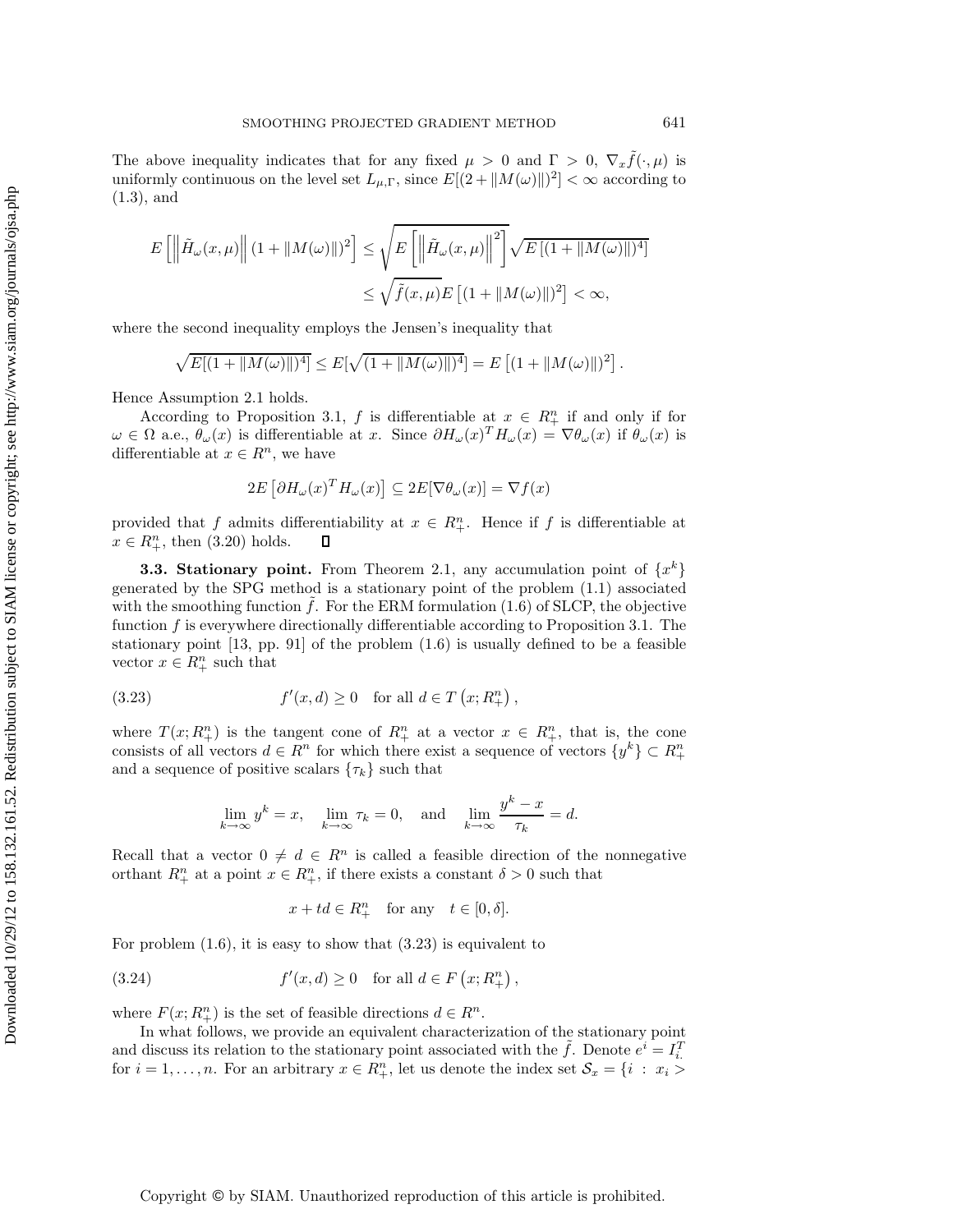$[0] = \{s_1, s_2, \ldots, s_{t(x)}\}$  and  $\bar{S}_x = \{1, 2, \ldots, n\} \setminus S_x = \{i : x_i = 0\}$ , where  $t(x)$  is the number of elements in  $S_x$ . Let

(3.25) 
$$
\mathcal{D}_x = \{e^i, i = 1, ..., n\} \cup \{-e^{s_i}, i = 1, ..., t(x)\}.
$$

Note that  $\mathcal{D}_x$  is determined by x, and for any  $x \in \mathbb{R}^n$ , the number of vectors in  $\mathcal{D}_x$ satisfies  $n \leq |\mathcal{D}_x| \leq 2n$ , and  $||d|| = 1$  for any  $d \in \mathcal{D}_x$ .

THEOREM 3.1.  $x \in R_+^n$  *is a stationary point of the problem* (1.6) *if and only if*  $f'(x, d^l) \geq 0$  for any  $d^l \in \mathcal{D}_x$ .

*Proof.* The "only if" part is obvious true, since any direction  $d^l \in \mathcal{D}_x$  is a feasible direction at the point  $x \in R_+^n$  on the nonnegative orthant  $R_+^n$ . In what follows, we prove for the "if" part.

Note that any feasible direction  $d = (d_1, \ldots, d_n)^T$  at  $x \in R^n_+$  can be expressed as a nonnegative linear combination of  $d^l \in \mathcal{D}_x$ . That is, we can write

$$
d = \sum_{d^l \in \mathcal{D}_x} \eta_l d^l, \quad \eta_l \ge 0 \text{ for any } d^l \in \mathcal{D}_x.
$$

By repeating using (3.7) shown in the proof of Lemma 3.3, we have

$$
\theta'_{\omega}(x,d) = \theta'_{\omega}\left(x, \sum_{d^l \in \mathcal{D}_x} \eta_l d^l\right) \ge \sum_{d^l \in \mathcal{D}_x} \eta_l \theta'_{\omega}\left(x, d^l\right).
$$

Together with the linearity of the expectation function, we obtain

$$
f'(x, d) = 2E\left[\theta'_{\omega}\left(x, \sum_{d^{l} \in \mathcal{D}_{x}} \eta_{l} d^{l}\right)\right]
$$

$$
\geq 2E\left[\sum_{d^{l} \in \mathcal{D}_{x}} \eta_{l} \theta'_{\omega}(x, d^{l})\right]
$$

$$
= 2 \sum_{d^{l} \in \mathcal{D}_{x}} \eta_{l} E\left[\theta'_{\omega}(x, d^{l})\right]
$$

$$
= \sum_{d^{l} \in \mathcal{D}_{x}} \eta_{l} f'(x, d^{l}) \geq 0,
$$

which implies that  $x$  is a stationary point of  $(1.6)$ .  $\Box$ 

COROLLARY 3.1. *If*  $\Omega = {\omega^1, \omega^2, ..., \omega^N}$ *, then*  $x \in R^n_+$  *is a local minimizer of the problem* (1.6) *if and only if*  $f'(x, d^l) \geq 0$  *for any*  $d^l \in \mathcal{D}_x$ .

*Proof.* If  $\Omega = {\omega^1, \omega^2, \ldots, \omega^N}$ , then  $R_+^n$  can be divided into finite polyhedron pieces, and  $f$  is a convex quadratic function on each piece. Hence a stationary point of the problem  $(1.6)$  coincides with a local minimizer of f. The corollary follows immediately from Theorem 3.1.  $\Box$ 

*Remark* 3.3. If  $x^*$  is a stationary point of (1.6) associated with f and f is differentiable at  $x^*$ , then  $(\nabla f(x^*), x^* - z) \leq 0$  for all  $z \in R^n_+$  according to Proposition 3.2. Hence for any  $d \in F(x; R_+^n)$ , there exists a constant  $\delta > 0$  such that  $x + \delta d \in R_+^n$  and

$$
f'(x^*, d) = \nabla f(x^*)^T d = -\frac{1}{\delta}(\nabla f(x^*), x^* - (x^* + \delta d)) \ge 0.
$$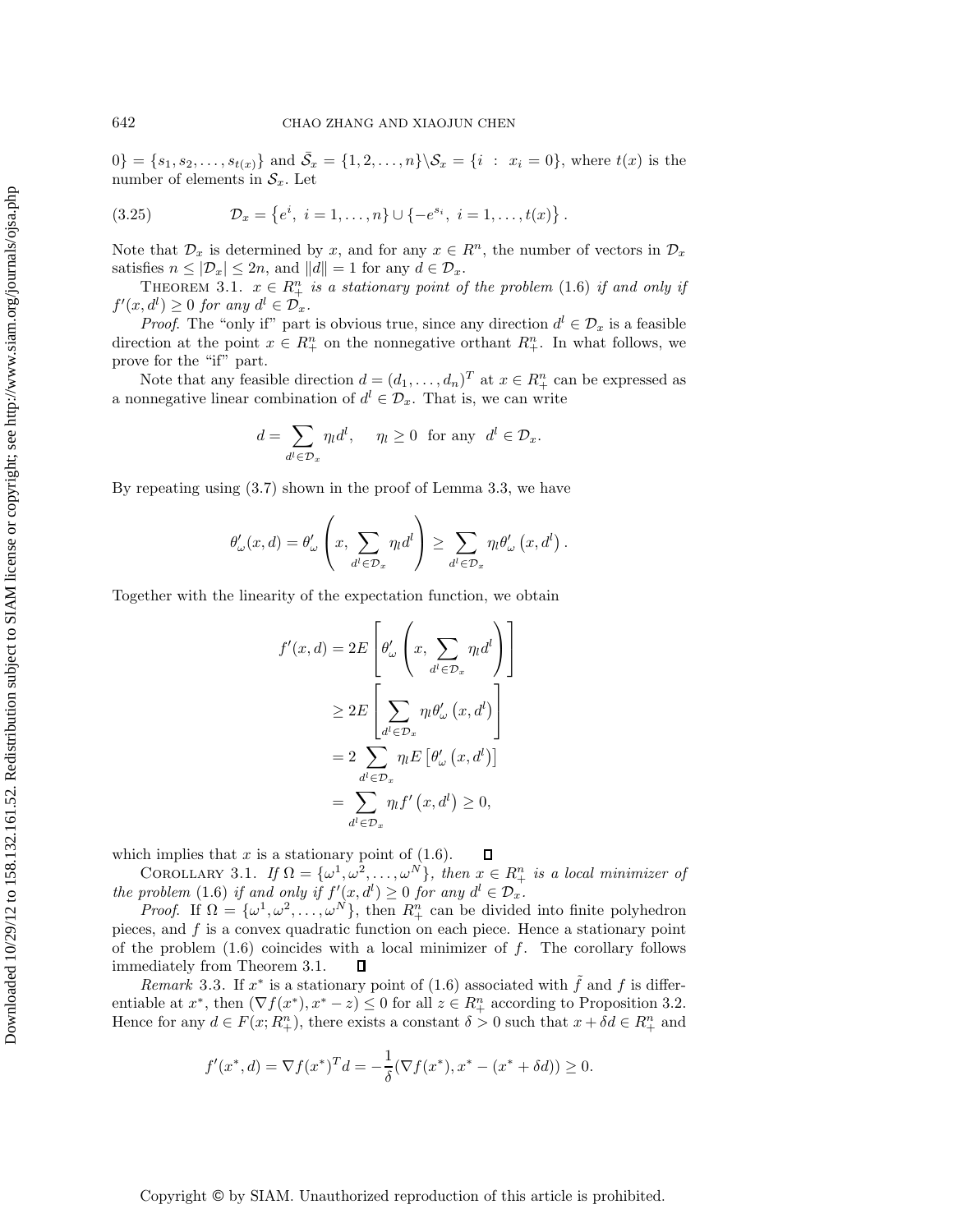Thus by (3.24),  $x^*$  is a stationary point of (1.6). In addition, if  $\Omega = {\omega^1, \omega^2, \dots, \omega^N}$ is a finite set,  $x^*$  is a local minimizer according to Corollary 3.1.

Some mild conditions on initial data  $M(\omega)$  for  $\omega \in \Omega$  can guarantee that f is differentiable at any local minimizer.

THEOREM 3.2. *If*  $\mathcal{P}\{\omega : (M(\omega))_i \neq I_i, M_{ii}(\omega)=1\} = 0$  *for each*  $i \in$  $\{1, 2, \ldots, n\}$ , then f *is differentiable at any local minimizer*  $z \in R^n_+$ .

*Proof.* Suppose on the contrary that  $f$  is not differentiable at a local minimizer  $z \in R_+^n$ . According to Proposition 3.1, there exists an index  $l \in \{1, 2, ..., n\}$  such that  $z_l > 0$ , and  $\tilde{\Omega}_l = \{ \omega : (M(\omega))_l \neq I_l, l \in \beta_\omega(z) \}$ , with  $\mathcal{P}\{\tilde{\Omega}_l\} > 0$ .

Since  $z_l > 0$ , both  $e^l$  and  $-e^{l}$  are feasible directions of  $R^n_+$  at z. For arbitrary  $d \in \mathbb{R}^n, i \in \{1, 2, ..., n\},$  and  $\omega \in \Omega$ , putting  $\lambda = -1$  in (3.6), we obtain

$$
(3.26) \t\t min(-d_i, -(M(\omega)d)_i) + \min(d_i, (M(\omega)d)_i) \le 0,
$$

where the equality holds if and only if  $d_i = (M(\omega)d)_i$ . For any  $x \in R^n_+$  and  $d \in R^n$ , we have by direct computation that

$$
f'(x, -d) = -f'(x, d) + 2E\left[\sum_{i \in \beta_{\omega}(x)} x_i \Big(\min(-d_i, -(M(\omega)d)_i) + \min(d_i, (M(\omega)d)_i)\Big)\right]
$$
  
(3.27)  $\leq -f'(x, d).$ 

Noting that the local minimizer  $z$  is a stationary point, we get from Theorem 3.1 that  $0 \le f'(z, -e^l) \le -f'(z, e^l) \le 0$ , which implies

(3.28) 
$$
f'(z, -e^l) = f'(z, e^l) = 0.
$$

Setting  $d = e^l$  in (3.26) and (3.27) and employing (3.28), we get

$$
0 = E\left[\sum_{i \in \beta_{\omega}(z)} z_i \Big(\min(-e_i^l, -(M(\omega)e^l)_i) + (\min e_i^l, (M(\omega)e^l)_i)\Big)\right]
$$
  

$$
\leq E_{\tilde{\Omega}_l} \left[ z_l \Big(\min(-(e^l)_l, -(M(\omega)e^l)_l) + \min((e^l)_l, (M(\omega)e^l)_l)\Big)\right] \leq 0,
$$

which further implies that  $M_{ll}(\omega) = (M(\omega)e^{l})_{l} = (e^{l})_{l} = 1$  for  $\omega \in \tilde{\Omega}_{l}$  a.e. Hence,

$$
\mathcal{P}\{\omega : (M(\omega))_l \neq I_l, M_{ll}(\omega) = 1\} \geq \mathcal{P}\left\{\tilde{\Omega}_l\right\} > 0,
$$

which contradicts to the assumption of this theorem. The proof is completed.  $\Box$ 

**4. Examples and numerical results.** In this section, we illustrate the SPG algorithm and its convergence results using examples of the ERM formulation (1.6) of SLCPs, as well as image restoration problems. In the SPG algorithm for the numerical experiment, we set

$$
\mu_0 = 1, \quad \gamma_1 = \frac{1}{2}, \quad \gamma_2 = \frac{1}{4}, \quad \gamma_3 = 10^3, \quad \sigma = \frac{1}{2}.
$$

**4.1. ERM formulation of SLCPs.** The objective function in the ERM formulation of SLCPs is the expectation functions of the form

$$
f(x) = 2E[\theta_{\omega}(x)],
$$

where  $\omega \in \Omega$  is a random vector with a given probability distribution  $\mathcal{P}$ .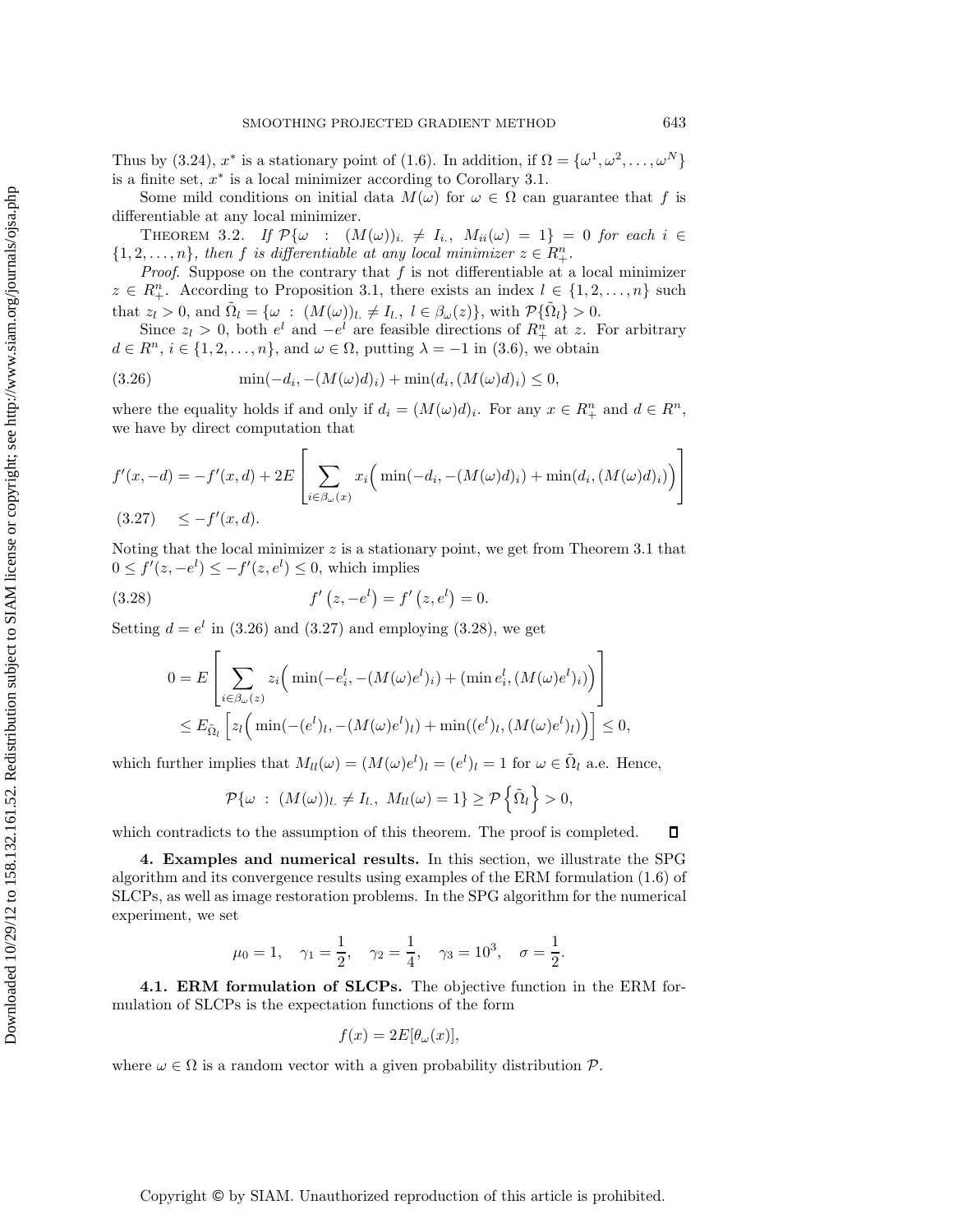When  $\omega$  is a discrete random variable that takes on the distinct values  $\omega^1, \ldots, \omega^N$ with probabilities  $p_1, \ldots, p_N$ , the function value is defined by

$$
f(x) = 2\sum_{i=1}^{N} \theta_{\omega^{i}}(x) p_{i}.
$$

If  $\omega$  is a continuous random variable with probability density function  $p(\omega)$ , the function value is defined by

$$
f(x) = 2 \int_{\Omega} \theta_{\omega}(x) p(\omega) d\omega,
$$

which, in general, is difficult to compute accurately. By assumption (1.3), the integrals satisfy the law of large number, and hence the integrals can be estimated from large sample averages. Note that if sampling is used, then we do not need a knowledge of the distribution.

In practice, the sample average approximation [18, 27] is usually employed, which replaces the original objective function by its approximation

$$
\hat{f}_N(x) := \frac{2}{N} \sum_{i=1}^N \theta_{\omega^i}(x).
$$

Here the sample  $\omega^1, \ldots, \omega^N$  is generated by Monte Carlo sampling method, following the same probability distribution as  $\omega$ . The SPG method can then be applied to solve the approximation problem. The function value and gradient of the smoothing function are defined by

$$
\tilde{f}_N(x) := \frac{2}{N} \sum_{i=1}^N \tilde{\theta}_{\omega^i}(x, \mu)
$$

and

$$
\nabla_x \tilde{f}_N(x) := \frac{2}{N} \sum_{i=1}^N \nabla_x \tilde{\theta}_{\omega^i}(x, \mu).
$$

*Remark* 4.1. The proper sample size may vary for different SLCPs in practice. The stochastic approximation (SA) method, which originates from [25] and is developed by [17, 24], etc., seems promising to avoid large sampling. We will investigate the SA method with the SPG method in our future research.

In our numerical experiment, we use the procedure described in [9] to generate test problems of monotone  $SLCP(M(\omega), q(\omega))$ ,  $\omega \in \Omega = {\omega^{j}}$ ,  $j = 1, ..., N$ , with  $p_j = \mathcal{P}{\omega^j} = \frac{1}{N}$  for all j. We call (1.2) a monotone SLCP if  $E[M(\omega)]$  is positive semidefinite. Let us recall some notations in the procedure:

 $\hat{x}$ : the nominal seed point in  $R^n_+$ ;

 $n_x$ : the number of elements in the index set  $\mathcal{J} = \{i : \hat{x}_i > 0\};$ 

 $\mathcal{I}_j$ : the index set  $\{i : \hat{x}_i = 0, (M(\omega^j)\hat{x} + q(\omega^j))_i \geq 0\};$ 

 $[0,\beta)$ : the range of  $(M(\omega^j)\hat{x} + q(\omega^j))_i$  for  $i \in \mathcal{J}$ ;

 $(-\sigma, \sigma)$ : the range of elements of matrix  $E[M(\omega)] - M(\omega^{j})$  for each j.

For each fixed  $(n, n_x, \sigma)$ , we set  $\hat{x}_i \in (0, 20)$  for  $i \in \mathcal{J}$  and  $(M(\omega^j)\hat{x} + q(\omega^j))_i \in [0, 15)$ for  $i \in \mathcal{I}_j$ ,  $j = 1, \ldots, N$ . Each random matrix  $M(\omega^j)$  is generated by uniformly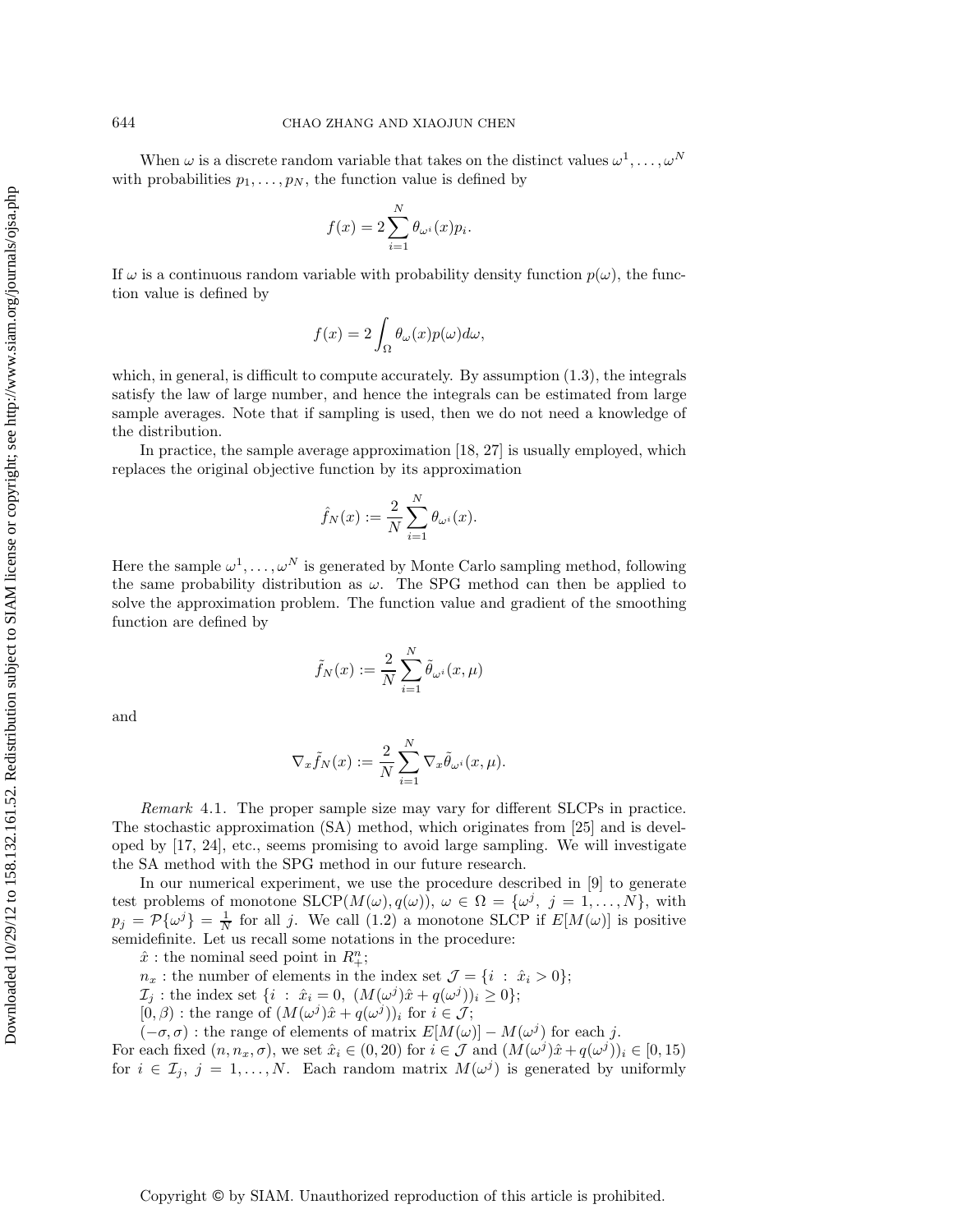## SMOOTHING PROJECTED GRADIENT METHOD 645

TABLE  $4.1$ Finding a global optimal solution.

|                  | SPG            |                  |                  |                | fmincon        |                  |                  |                |
|------------------|----------------|------------------|------------------|----------------|----------------|------------------|------------------|----------------|
| $n, n_x, \sigma$ | $f(\tilde{x})$ | $cpu(\tilde{x})$ | $err(\tilde{x})$ | $r(\tilde{x})$ | $f(\check{x})$ | $cpu(\check{x})$ | $err(\check{x})$ | $r(\check{x})$ |
| 20, 10, 20       | $4.30e-22$     | 1.52             | $2.26e-14$       | $9.29e-10$     | $1.34e-7$      | 9.66             | 3.75e-7          | $2.13e-2$      |
| 20, 10, 10       | $6.52e-23$     | 1.63             | 1.66e-14         | $1.67e-10$     | $1.20e-7$      | 7.66             | 7.07e-7          | $9.38e-3$      |
| 20, 10, 0        | 8.63e-18       | 42.9             | $3.19e-10$       | $4.47e-9$      | $5.91e-7$      | 3.06             | $3.05e-5$        | $4.34e-3$      |
| 40, 20, 20       | $4.03e-22$     | 58.9             | 8.36e-15         | 1.77e-9        | $6.01e-7$      | 29.3             | $3.64e-7$        | 3.71e-2        |
| 40, 20, 10       | $1.42e-23$     | 3.89             | $3.21e-15$       | $1.61e-10$     | $5.52e-7$      | 28.6             | $7.05e-7$        | $1.73e-2$      |
| 40, 20, 0        | $1.23e-12$     | 68.2             | $1.04e-7$        | $1.48e-6$      | $1.57e-6$      | 13               | $5.05e-5$        | $4.88e-3$      |
| 60, 30, 20       | $2.07e-22$     | 8.34             | $5.30e-15$       | $1.26e-9$      | 76.4           | 77.1             | $3.02e-3$        | 323            |
| 60, 30, 10       | 8.37e-24       | 8.03             | $2.11e-15$       | $1.16e-10$     | 604            | 79.6             | $1.69e-2$        | 863            |
| 60, 30, 0        | 4.71e-11       | 154              | $4.66e-7$        | $4.60e-6$      | $1.52e-6$      | 39               | $3.23e-5$        | $5.14e-3$      |
| 80, 40, 20       | 1.36e-21       | 15.2             | $9.72e-15$       | $2.90e-9$      | 94             | 134              | $2.49e-3$        | 540            |
| 80, 40, 10       | 3.89e-23       | 11.3             | $3.18e-15$       | $2.03e-10$     | 2.87           | 133              | 8.67e-4          | 55.1           |
| 80, 40, 0        | $2.08e-18$     | 331              | $7.03e-11$       | 2.48e-9        | $1.16e-6$      | 109              | $3.4e-5$         | $3.7e-3$       |
| 100, 50, 20      | 3.85e-22       | 27.9             | $3.75e-15$       | $2.26e-9$      | 8.19e3         | 282              | $2.09e-2$        | 3.87e3         |
| 100, 50, 10      | $9.13e-23$     | 28.5             | $3.48e-15$       | $6.05e-10$     | 89.6           | 275              | $4.08e-3$        | 206            |
| 100, 50, 0       | 1.01e-12       | 499              | $6.09e-8$        | $2.14e-6$      | $1.67e-4$      | 192              | $4.70e-4$        | 5.78e-2        |

distributed random variables and the QR decomposition, which is a dense matrix. The condition number of the expectation matrix  $\overline{M} = E[M(\omega)]$  is 100 for all the test problems.

We use the Chen–Mangasarian smoothing function with the uniform density function in (3.14), and set

$$
\hat{\gamma} = 10^3
$$
,  $\sigma_1 = \sigma_2 = 10^{-6}$ 

in the SPG algorithm. We stop the iteration of the SPG algorithm, and set the computed solution  $\tilde{x} = x^k$  if  $||x^k - x^{k-1}|| \le 10^{-12}$  or "T-iters," i.e., the number of the total iteration invoking  $(2.2)$ – $(2.4)$  exceeds 4000. We use "O-iters" to represent the number of outer iterations, i.e., the number k such that  $\tilde{x} = x^k$ , and "cpu" to represent the CPU time in seconds. To check the optimality at the terminal point, we compute

$$
r(\tilde{x}) = ||\min(\tilde{x}, \nabla f(\tilde{x}))||
$$

if f is differentiable at  $\tilde{x}$ . Note that by Proposition 3.1, we can easily check whether f is differentiable at  $\tilde{x}$ . By Remark 3.3, if f is differentiable at  $\tilde{x}$ , then  $\tilde{x}$  is a local minimizer if and only if  $r(\tilde{x}) = 0$ .

In Table 4.1, we compare the SPG method with the fmincon, a Matlab code for constrained minimization. For comparison, we fix  $\beta = 0$ ,  $N = 100$ , and start from the same randomly generated initial point

$$
x^0 = \text{floor}(1 + 10 * \text{rand}(n, 1)),
$$

and employ the SPG method and the finition to get computed solutions  $\tilde{x}$  and  $\tilde{x}$ of the ERM formulation, respectively. Note that  $\beta = 0$  implies that  $\hat{x}$  is the unique global solution of the test problems, and  $f(\hat{x}) = 0$ . We record the relative error of a computed solution  $x$ , i.e.,

$$
\text{err}(x) = \frac{\|\hat{x} - x\|}{\|\hat{x}\|}.
$$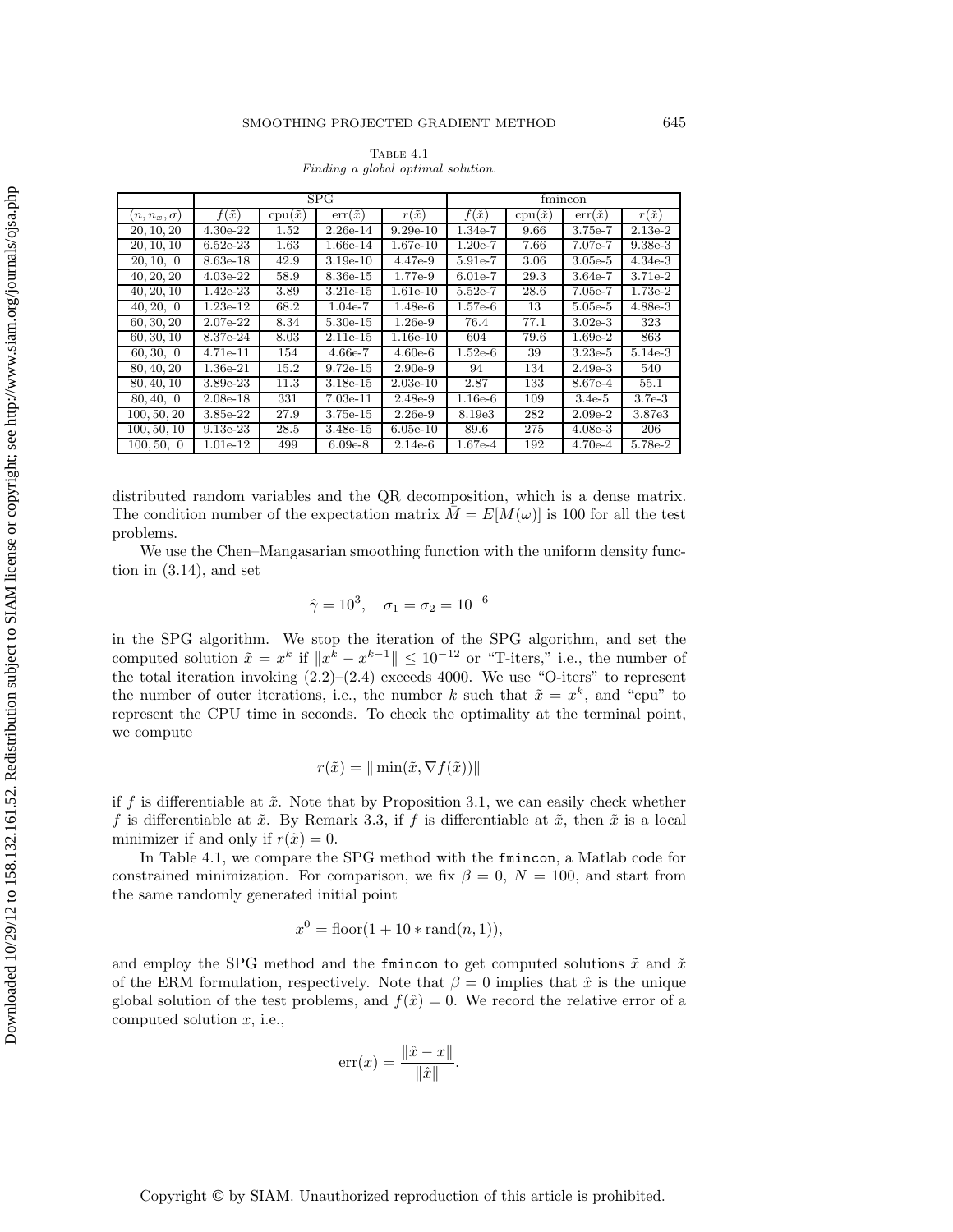| TABLE 4.2 |  |  |                            |  |  |  |  |
|-----------|--|--|----------------------------|--|--|--|--|
|           |  |  | Finding a local minimizer. |  |  |  |  |

| N, n, $n_x$ , $\beta$ , $\sigma$ | $f(\bar{x})$ | $f(\tilde{x})$     | T-iters | O-iters | cpu    | $r(\tilde{x})$ |
|----------------------------------|--------------|--------------------|---------|---------|--------|----------------|
| 1000, 50, 25, 10, 20             | 1.92e6       | 6.16e2             | 57      | 27      | 3.28e1 | $3.18e-5$      |
| 1000, 100, 50, 5, 10             | 4.68e5       | 3.54 <sub>e2</sub> | 25      | 22      | 1.14e2 | $6.16e-6$      |
| 100, 500, 250, 10, 20            | 1.69e8       | 6.40e3             | 25      | 18      | 2.98e2 | 1.48e-4        |
| 100, 1000, 500, 5, 10            | 6.39e7       | 3.65e3             | 50      | 22      | 1.80e3 | 8.16e-4        |
| 50, 1500, 750, 10, 20            | 1.44e9       | 1.84e4             | 39      | 17      | 1.37e3 | 3.85e-3        |

From Table 4.1, we observe that the SPG method succeeds in finding the unique global solution and is much more efficient than the fmincon code, by noting the function value, relative error, and optimal condition at  $\tilde{x}$  and  $\tilde{x}$ . In fact, the fmincon code failed in most cases when n exceeds 50 and  $\sigma > 0$ .

In Table 4.2, we present numerical results of the SPG method for the test problems with  $\beta > 0$ . In this case, the global solution is unknown. We first use the semismooth Newton method [21] to get a solution  $\bar{x}$  of  $LCP(E[M(\omega)], E[q(\omega)])$ , that is, the expected value (EV) formulation of  $SLCP(M(\omega), q(\omega))$ . We then take its solution  $\bar{x}$  as the initial point  $x^0$  for the SPG algorithm to get a computed solution  $\tilde{x}$ of the ERM formulation.

Table 4.2 shows that the SPG algorithm largely reduces the function value from the solution  $\bar{x}$  of the EV formulation. Moreover, the value of r suggests that the SPG algorithm converges to a local minimizer. Furthermore, we find that the SPG algorithm keeps similar number of iterations when the dimension  $n$  of the problem increases from 50 to 1500.

**4.2. Image restoration problems.** The SPG method can be applied for minimizing a general nonconvex, nonsmooth function on a convex set. In this subsection, we provide its application in image restoration.

Image restoration is to reconstruct an image of an unknown scene from an observed image, which has wide applications in engineering and sciences. Large-scale nonsmooth, nonconvex constrained minimization problems often appear in the image restoration [15, 23].

The observed image is distorted from the unknown true image mainly by two factors—the blurring and the random noise. The blurring may arise from various sources such as atmospheric turbulence, motion blurs, etc. Suppose the discretized scenes have  $n = m \times m$  pixels, then the image of an object can be modeled as

$$
(4.1) \t\t b = Ax + \delta,
$$

where the *n*-dimensional vectors  $x, b$ , and  $\delta$  are the true image, the observed image, and the additive noise, respectively. The matrix A of  $n \times n$  is the corresponding blurring matrix of block Toeplitz with Toeplitz blocks when zero boundary conditions are applied. In this case, the fast Fourier transforms can be used to implement fast matrix-vector multiplications.

Solving (4.1) directly will lead to unstable solutions which are very sensitive to noise, since image restoration problems are ill conditioned. Regularization technique is often used to get robust solution. As pointed out in [23], although convex potential functions (PFs), e.g.,  $\phi(t) = |t|$ , can be used for the regularization term, nonconvex regularization provides better possibilities for restoring images with neat edges. In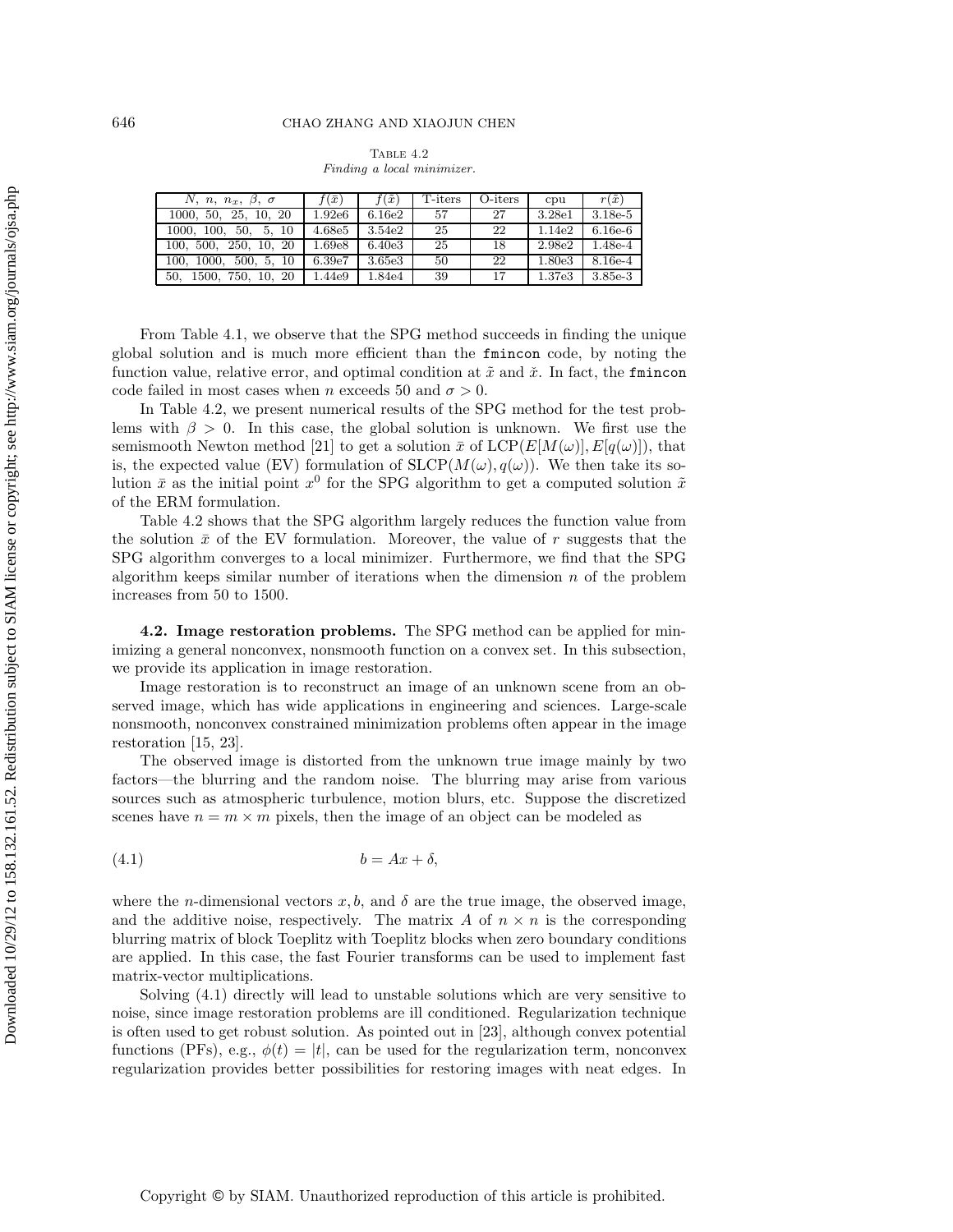

Fig. 4.1. (a) The original image; (b) The observed image; (c) The restored image by SPG.

the following, we consider the image restoration model given in [23]:

$$
\min \|Ax - b\|^2 + c \sum_{i=1}^n \varphi(x_i)
$$

(4.2) subject to (s.t.) 
$$
x \ge 0
$$
,

where c is the regularization parameter and  $\varphi : R \to R$  is a PF defined by

(4.3) 
$$
\varphi(t) = \frac{a|t|}{1 + a|t|}, \quad a \in (0, 1).
$$

It is easy to see that the objective function of (4.2) is nonsmooth nonconvex. The constraint  $x \geq 0$  reflects the fact that the pixels are nonnegative.

We choose a map of island shown in Figure  $4.1(a)$  as the original scene with pixels  $n = 256 \times 256 = 65536$ . We set the regularization parameter  $c = 10^{-6}$  and the parameter  $a = 0.5$  in the PF. We obtain the smoothing function of  $\varphi$  in (4.3) by replacing  $|t|$  by its smoothing approximation based on the uniform density function  $\rho$ in (3.14).

We get the observed scene in Figure 4.1(b) from the original image, which is first blurred by a Gaussian function and then contaminated by a Gaussian white noise. We use the observed image as the initial point for the SPG algorithm, choose the parameters for this problem as

$$
\hat{\gamma} = 10^5
$$
,  $\sigma_1 = \sigma_2 = 10^{-3}$ ,

and stop the iteration if

$$
\frac{\|x^k - x^{k-1}\|}{\|x^{k-1}\|} \le 10^{-4}.
$$

We record the restored image  $\tilde{x} = x^k$  by SPG in Figure 4.1(c).

The objective value and the peak signal noise ratio value obtained by the SPG method are 0.0158 and 83.89, respectively, which largely improved those at the observed image (20.6383, 72.19) of the observed image.

**5. Final remark.** We propose a globally convergent SPG method for minimizing a nonconvex, nonsmooth function on a convex set. We prove that any accumulation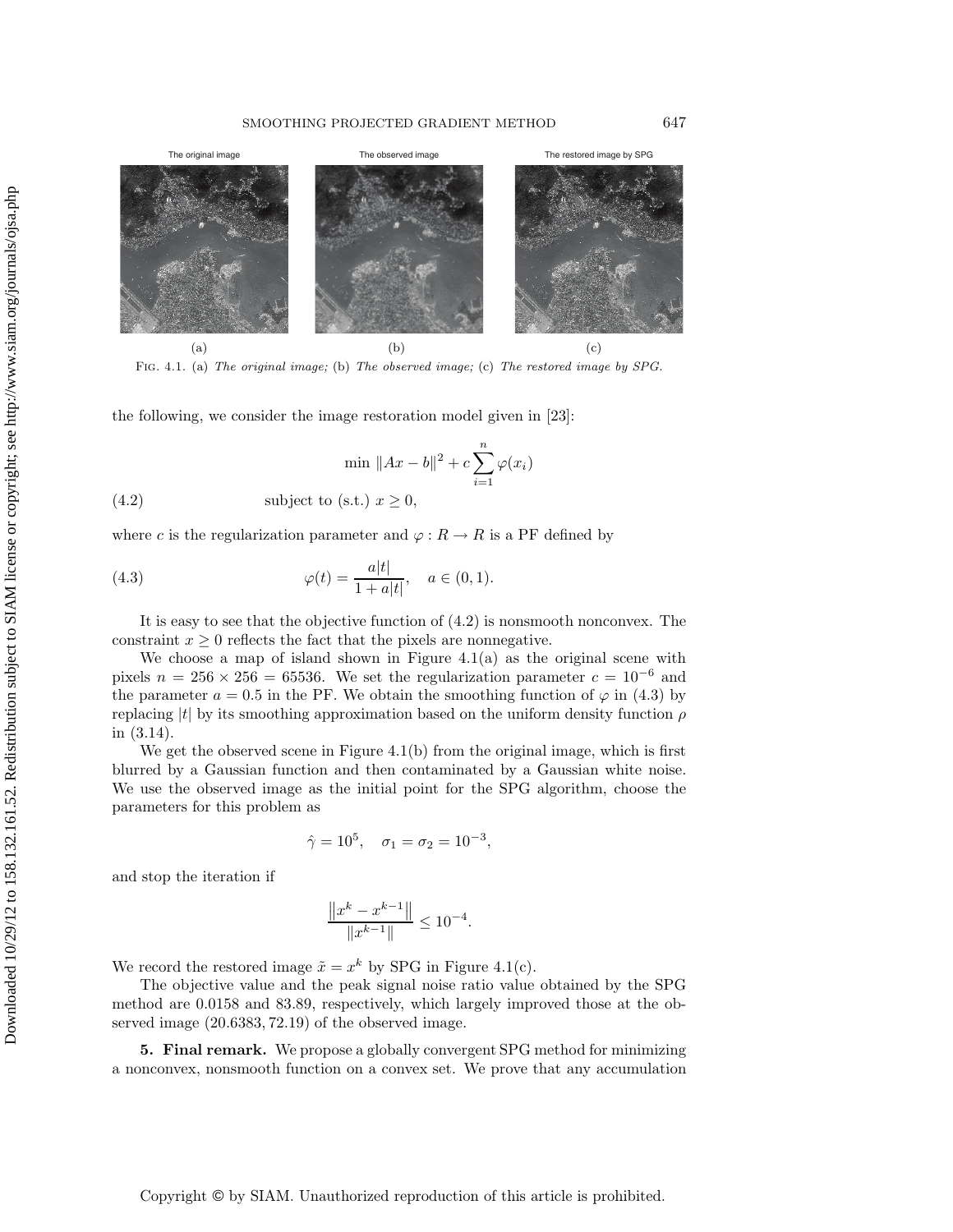point generated by the SPG method converges to a stationary point associated with the smoothing function used in the method, which is a Clarke stationary point in many applications. The key idea of the SPG method is to use a parametric smoothing approximation function in the PG method [3]. We apply the SPG method to the ERM reformulation of the SLCPs and image restoration problems. Theoretical and numerical results show that the SPG method is promising. Our analysis on the SPG method and the ERM reformulation can be applied to many problems in optimization. For example, consider the following mathematical programs with equilibrium constraints [22]:

(5.1) 
$$
\begin{aligned}\n\min \ c(x) \\
\text{s.t. } &x \in X \\
& p(x) \ge 0, \ q(x) \ge 0, \ p(x)^T q(x) = 0,\n\end{aligned}
$$

where X is a closed convex set in  $R^n$ ,  $c: R^n \to R$ ,  $p, q: R^n \to R^m$  are continuously differentiable functions. (5.1) can be approximated by

$$
\min \ c(x) + \sigma \|\min(p(x), q(x))\|^2
$$
\n
$$
\text{s.t. } x \in X,
$$

where  $\sigma > 0$  is a penalty parameter. The penalty function is nonconvex, nonsmooth. We can define a smoothing function for the penalty function by the Chen–Mangasarian smoothing function and use the SPG method to solve  $(5.2)$ .

**Acknowledgments.** We would like to thank Dr. Weijun Zhou for pointing out an error in Theorem 2.1 on an earlier version of this paper. We thank Prof. Jane Ye for helpful discussion on the Clarke stationary point with respect to the smoothing function. We are very grateful to Prof. J.-S. Pang and the anonymous referees for valuable comments.

## REFERENCES

- [1] E. G. BIRGIN, J. M. MARTÍNEZ, AND M. RAYDAN, Nonmonotone spectral projected gradient methods on convex sets, SIAM J. Optim., 10 (2000), pp. 1196–1211.
- [2] J. V. Burke, A. S. Lewis, and M. L. Overton, A robust gradient sampling algorithm for nonsmooth, nonconvex optimization, SIAM J. Optim., 15 (2005), pp. 751–779.
- [3] P. H. CALAMAI AND J. J. MORÉ, Projected gradient method for linearly constrained problems, Math. Program., 39 (1987), pp. 93–116.
- [4] B. CHEN AND X. CHEN, A global and local superlinear continuation-smoothing method for  $P_0$ and  $R_0$  NCP or monotone NCP, SIAM J. Optim., 9 (1999), pp. 624-645.
- [5] C. Chen and O. L. Mangasarian, A class of smoothing functions for nonlinear and mixed complementarity problems, Comput. Optim. Appl., 5 (1996), pp. 97–138.
- [6] X. Chen and M. Fukushima, Expected residual minimization method for stochastic linear complementarity problems, Math. Oper. Res., 30 (2005), pp. 1022–1038.
- [7] X. Chen, L. Qi, and D. Sun, Global and superlinear convergence of the smoothing Newton method and its application to general box constrained variational inequalities, Math. Comp., 67 (1998), pp. 519–540.
- [8] X. Chen and Y. Ye, On homotopy-smoothing methods for box-constrained variational inequalities, SIAM J. Control Optim., 37 (1999), pp. 589–616.
- [9] X. Chen, C. Zhang, and M. Fukushima, Robust solution of monotone stochastic linear complementarity problems, Math. Program., 117 (2009), pp. 51–80.
- [10] F. H. Clarke, Optimization and Nonsmooth Analysis, John Wiley & Sons, New York, (reprinted by SIAM, Philadelphia), 1990.
- [11] R. W. COTTLE, J.-S. PANG, AND R. E. STONE, The Linear Complementarity Problem, Academic Press, Boston, 1992.